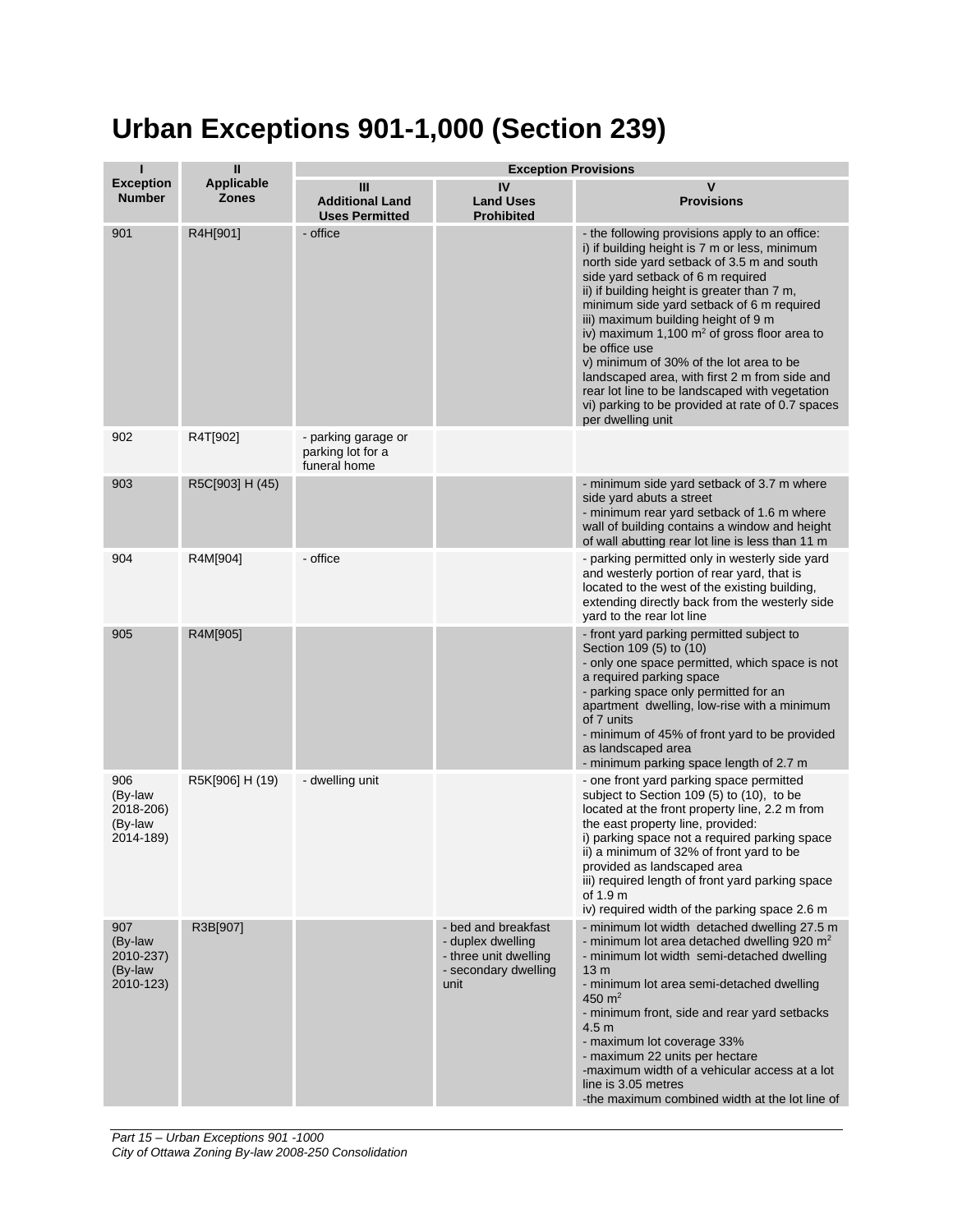| П                                 | $\mathbf{I}$               | <b>Exception Provisions</b>                                                  |                                             |                                                                                                                                                                                                                                                                                                                                                                                                                                       |  |
|-----------------------------------|----------------------------|------------------------------------------------------------------------------|---------------------------------------------|---------------------------------------------------------------------------------------------------------------------------------------------------------------------------------------------------------------------------------------------------------------------------------------------------------------------------------------------------------------------------------------------------------------------------------------|--|
| <b>Exception</b><br><b>Number</b> | Applicable<br><b>Zones</b> | Ш<br><b>Additional Land</b><br><b>Uses Permitted</b>                         | IV<br><b>Land Uses</b><br><b>Prohibited</b> | v<br><b>Provisions</b>                                                                                                                                                                                                                                                                                                                                                                                                                |  |
|                                   |                            |                                                                              |                                             | all vehicular accesses is 6.1 metres<br>-despite the preceding provision, vehicular<br>accesses from public lanes are not to be<br>included in the calculation of the maximum<br>allowable combined width of all vehicular<br>accesses at the lot line<br>-minimum landscaped strip of 1.5 metres,<br>developed with soft landscaping, is required<br>between the interior side lot line and a<br>vehicular access                    |  |
| 908<br>(By-law<br>2012-334)       | R4T[908]                   | - restaurant, full<br>service<br>-outdoor commercial<br>patio                |                                             | - minimum required lot width of 8.2 m<br>- minimum required lot area of 250 m <sup>2</sup><br>- minimum required front yard setback of 2.3<br>m<br>- no side yard setback required<br>- minimum of 25% of lot area must be used as<br>amenity space<br>- minimum parking aisle width of 5 m<br>- minimum driveway width of 2.4 m<br>- outdoor commercial patio must be located a<br>minimum of 3 m from abutting residential<br>zones |  |
| 909                               | R4M[909]                   | - place of worship                                                           |                                             |                                                                                                                                                                                                                                                                                                                                                                                                                                       |  |
| 910<br>(By-law<br>2015-197)       | R4H[910]                   | - community centre<br>limited to a social<br>service facility (food<br>bank) |                                             | - parking spaces or aisles must be located a<br>minimum of 1.5 m from a residential zone<br>- minimum required rear yard setback of 6 m                                                                                                                                                                                                                                                                                               |  |
| 911<br>(By-law<br>2020-291)       | R4N[911]                   |                                                                              | - secondary dwelling<br>unit                | - minimum lot width detached dwelling 12 m<br>- minimum lot area detached dwelling 360 $m2$<br>- minimum front yard setback 5 m<br>- minimum rear yard setback 7 m                                                                                                                                                                                                                                                                    |  |
| 912                               | R4S[912]                   |                                                                              |                                             | - minimum front yard setback of 5.1 m<br>- minimum side yard setbacks of 1.2 m and<br>0.6 m respectively                                                                                                                                                                                                                                                                                                                              |  |
| 913                               | R5B[913] H(55)             | - restaurant<br>- office                                                     |                                             | - parking is not required for these additional<br>permitted uses<br>- office permitted, provided it:<br>i) is located in a building with residential uses<br>ii) is located on the ground floor only<br>iii) occupies a maximum gross floor area of 93<br>m <sup>2</sup>                                                                                                                                                              |  |
| 914                               | R5B[914]                   | - retail food store<br>- office                                              |                                             | - retail food store limited to a maximum gross<br>floor area of 75 $m2$<br>- office permitted, provided it:<br>i) is located in a building with residential uses<br>ii) is located on the ground and second floors<br>only<br>iii) occupies a maximum gross floor area of<br>316 $\rm m^2$<br>- parking is not required for office uses<br>- maximum of 211 apartment units permitted in<br>this zone                                 |  |
| 915                               | R4H[915]                   | - parking garage                                                             |                                             | - parking garage must be below grade<br>- maximum gross floor area of a building in<br>this zone of 2.430 $m2$                                                                                                                                                                                                                                                                                                                        |  |
| 916                               | R4H[916]                   | - parking garage                                                             |                                             | - parking garage must be located below grade<br>- minimum required aisle width of 6 m<br>- height of parking garage limited to 10.2<br>metres                                                                                                                                                                                                                                                                                         |  |
| 917                               | R5K[917] H(28)             |                                                                              |                                             | - a minimum yard setback of 4.5 m is required<br>for a lot line which:<br>i) abuts the west side of Crystal Park Crescent<br>ii) has a bearing of N07°09'10"W, and                                                                                                                                                                                                                                                                    |  |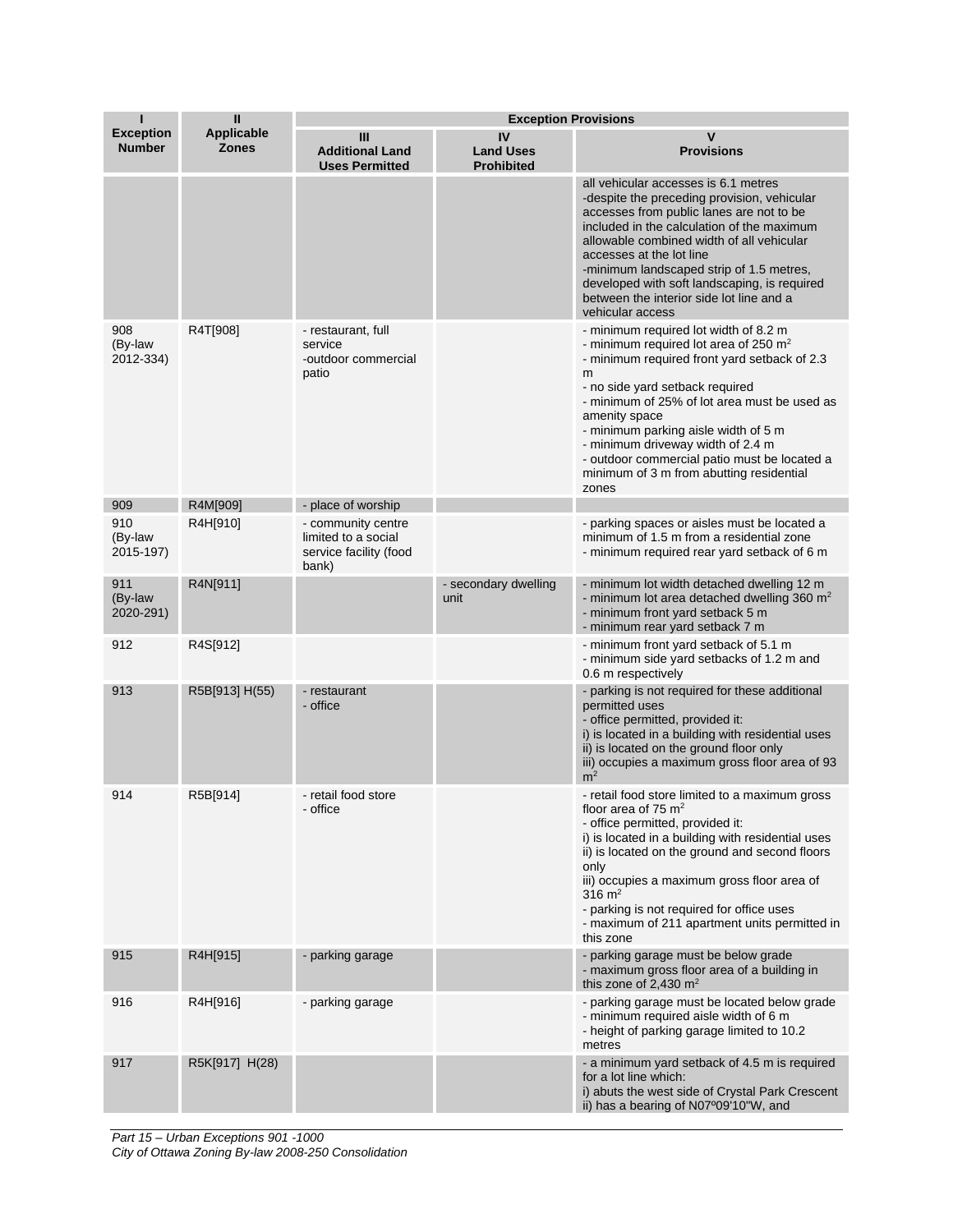| П                                                   | $\mathbf{I}$                      |                                                               | <b>Exception Provisions</b>                 |                                                                                                                                                                                                                                                                                                                                                                                                                                                                                                                                                                                                                                                                                                                                                                                                                                                                                                                                                                                                                                                                                 |  |
|-----------------------------------------------------|-----------------------------------|---------------------------------------------------------------|---------------------------------------------|---------------------------------------------------------------------------------------------------------------------------------------------------------------------------------------------------------------------------------------------------------------------------------------------------------------------------------------------------------------------------------------------------------------------------------------------------------------------------------------------------------------------------------------------------------------------------------------------------------------------------------------------------------------------------------------------------------------------------------------------------------------------------------------------------------------------------------------------------------------------------------------------------------------------------------------------------------------------------------------------------------------------------------------------------------------------------------|--|
| <b>Exception</b><br><b>Number</b>                   | <b>Applicable</b><br><b>Zones</b> | Ш<br><b>Additional Land</b><br><b>Uses Permitted</b>          | IV<br><b>Land Uses</b><br><b>Prohibited</b> | v<br><b>Provisions</b>                                                                                                                                                                                                                                                                                                                                                                                                                                                                                                                                                                                                                                                                                                                                                                                                                                                                                                                                                                                                                                                          |  |
|                                                     |                                   |                                                               |                                             | - the length of the lot line, to which the yard<br>requirement applies, must not exceed 30.7 m,<br>measured in a southerly direction from the<br>intersection of Central Park Drive and Crystal<br><b>Park Crescent</b>                                                                                                                                                                                                                                                                                                                                                                                                                                                                                                                                                                                                                                                                                                                                                                                                                                                         |  |
| 918                                                 | R4H[918]                          | - artist studio<br>- office<br>- personal service<br>business |                                             | - any of the additional permitted uses including<br>uses accessory thereto, with the exception of<br>parking, must be located in a building, and<br>must be located at least 24 m from a lot line<br>- any parking accessory to an additional<br>permitted use must be located at least 17 m<br>from the front lot line<br>- additional permitted uses are only permitted<br>if a residential use building is located on the lot<br>- any residential use building must be located<br>at least 25 m from the rear lot line if there is a<br>building on the lot containing any of the<br>additional permitted uses<br>- the overall length of vehicles used for a<br>delivery service must not exceed 7.5 m                                                                                                                                                                                                                                                                                                                                                                     |  |
| 919<br>(By-law<br>2015-43)                          | Reserved for<br><b>Future Use</b> |                                                               |                                             |                                                                                                                                                                                                                                                                                                                                                                                                                                                                                                                                                                                                                                                                                                                                                                                                                                                                                                                                                                                                                                                                                 |  |
| 920<br>(By-law<br>2012-334)                         | R4M[920]                          |                                                               |                                             | - minimum required setbacks for detached,<br>semi-detached, and duplex dwellings and<br>planned unit developments of those dwellings:<br>- front yard setback of 5 m<br>- rear yard setback on a corner lot of 3 m<br>- minimum required setbacks for all uses other<br>than detached, semi-detached and duplex<br>dwellings and planned unit developments of<br>those dwellings:<br>- front yard setback of 6 m<br>- side yard setback of 3.6 m<br>- minimum yard setback of 10 m abutting O1<br>zone<br>- minimum required width of landscaped area<br>of 1 m abutting Johnston Road<br>- where individual units of townhouse<br>dwellings and individual units of planned unit<br>development of townhouse dwellings have<br>separate driveways leading directly to the<br>required parking space from a private way or<br>lane, a minimum driveway length of 5.7 m is<br>required<br>- minimum required yard setback abutting an<br>O1C zone of 10 m<br>- a yard that is at least 10 m in depth is<br>required where that yard abuts Block 23 on<br>Registered Plan #4M-997 |  |
| 921                                                 | R4M[921]                          |                                                               |                                             | - minimum side yard setback of 0 m for that<br>part of the westerly side yard having a bearing<br>of N 30E 28' 45" W and measuring 13.73 m                                                                                                                                                                                                                                                                                                                                                                                                                                                                                                                                                                                                                                                                                                                                                                                                                                                                                                                                      |  |
| 922<br>(By-law<br>2010-307)                         | Reserved for<br><b>Future Use</b> |                                                               |                                             |                                                                                                                                                                                                                                                                                                                                                                                                                                                                                                                                                                                                                                                                                                                                                                                                                                                                                                                                                                                                                                                                                 |  |
| 923<br>(By-law<br>2020-291)<br>(By-law<br>2012-334) | R4S[923]                          | - library                                                     |                                             | - minimum required landscaped area of 30%<br>of lot area<br>- minimum required front yard setback of 6 m<br>- minimum required corner side yard setback<br>of $3.6m$<br>- minimum required rear yard setback of 7.6 m<br>- minimum required setback from IG, IH, IL<br>and IP zones of 15 m, all of which must be                                                                                                                                                                                                                                                                                                                                                                                                                                                                                                                                                                                                                                                                                                                                                               |  |

*Part 15 – Urban Exceptions 901 -1000 City of Ottawa Zoning By-law 2008-250 Consolidation*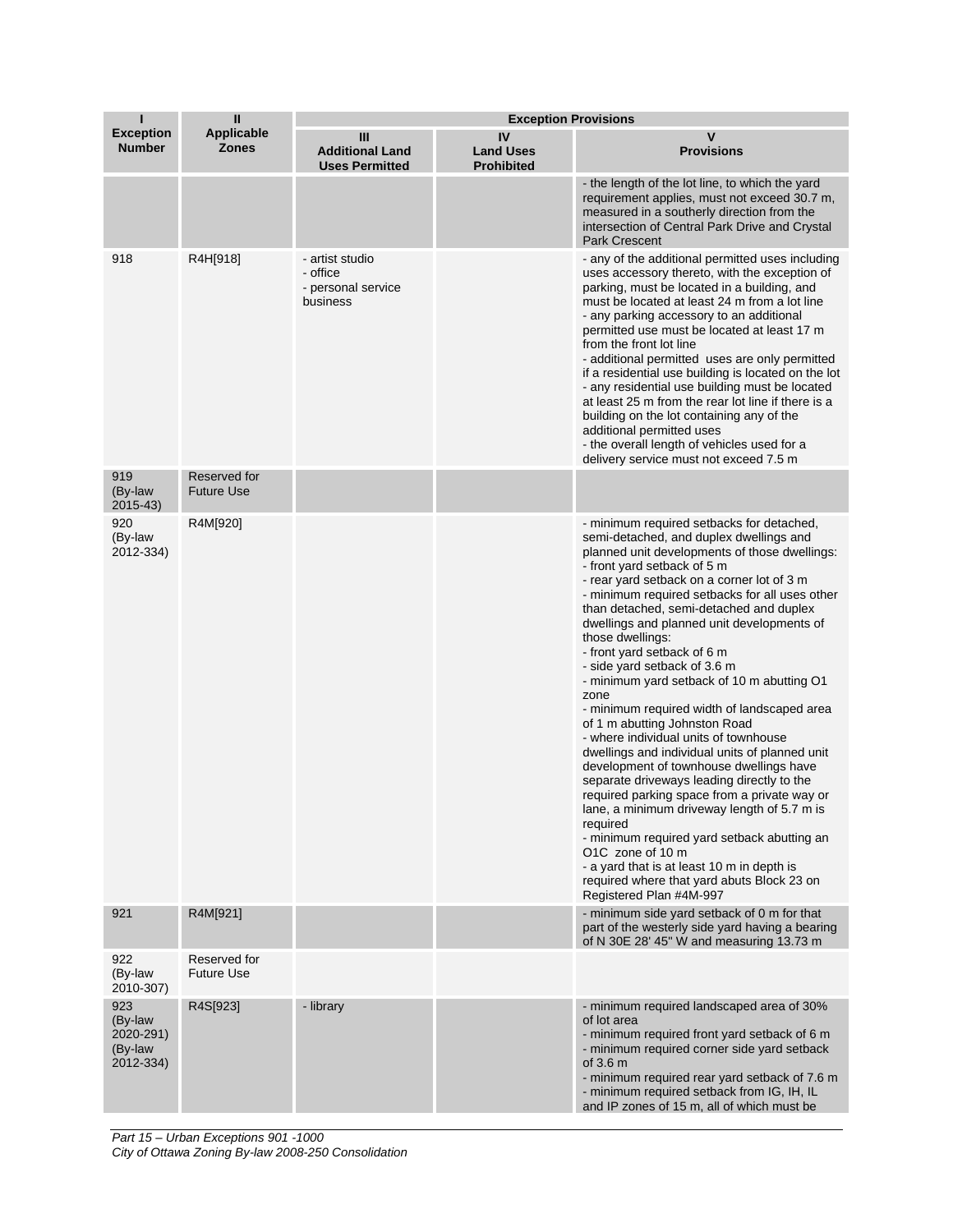| п                                                                           | $\mathbf{I}$                      | <b>Exception Provisions</b>                                                                                                                                 |                                             |                                                                                                                                                                                                                                                                                                                                                                                                                                                                                                                                                                                                                                                                                                                                                                                                                                                                                                                                                                                                                                                                                                                                                                                                                                                                                                                                                                                                                                              |
|-----------------------------------------------------------------------------|-----------------------------------|-------------------------------------------------------------------------------------------------------------------------------------------------------------|---------------------------------------------|----------------------------------------------------------------------------------------------------------------------------------------------------------------------------------------------------------------------------------------------------------------------------------------------------------------------------------------------------------------------------------------------------------------------------------------------------------------------------------------------------------------------------------------------------------------------------------------------------------------------------------------------------------------------------------------------------------------------------------------------------------------------------------------------------------------------------------------------------------------------------------------------------------------------------------------------------------------------------------------------------------------------------------------------------------------------------------------------------------------------------------------------------------------------------------------------------------------------------------------------------------------------------------------------------------------------------------------------------------------------------------------------------------------------------------------------|
| <b>Exception</b><br><b>Number</b>                                           | <b>Applicable</b><br><b>Zones</b> | Ш<br><b>Additional Land</b><br><b>Uses Permitted</b>                                                                                                        | IV<br><b>Land Uses</b><br><b>Prohibited</b> | V<br><b>Provisions</b>                                                                                                                                                                                                                                                                                                                                                                                                                                                                                                                                                                                                                                                                                                                                                                                                                                                                                                                                                                                                                                                                                                                                                                                                                                                                                                                                                                                                                       |
|                                                                             |                                   |                                                                                                                                                             |                                             | landscaped area<br>- accessory buildings may be located within<br>the area located between 5 m and 8.5 m from<br>an IG, IH, IL and IP zone<br>- no private way or public street may be<br>located closer than 5 m from an IG, IH, IL and<br>IP zone<br>- minimum 1 m wide landscaped area required<br>abutting Johnston Road and Zaidan Drive<br>- in the case of individual dwelling units of<br>townhouse dwellings and individual dwelling<br>units of a planned unit development that have<br>separate driveways leading directly from a<br>private road or lane to the required parking<br>space, a separate driveway of not less than<br>5.7 m in length must be provided<br>- despite the above, minimum front yard<br>setback of 5 m, except for a stacked dwellings<br>and apartment dwellings, low-rise<br>- minimum side yard setback of 1.2 m, except<br>for stacked dwellings and apartment dwellings,<br>low-rise<br>- minimum side yard setback of 0.9 m for an<br>attached garage of a detached dwelling<br>- minimum rear yard setback of 6 m for a<br>detached dwelling, semi-detached dwelling<br>and a townhouse dwelling<br>- minimum lot width for a townhouse dwelling<br>is 5.4 m                                                                                                                                                                                                                                    |
| 924<br>(By-law<br>2016-110)<br>(By-law<br>2014-424)<br>(By-law<br>2012-423) | R5B[924]                          | - convenience store<br>- personal service<br>business<br>- restaurant, fast-food<br>- restaurant, full-<br>service<br>- retail food store<br>- retail store |                                             | - One lot for zoning purposes applies to the<br>lands zoned R5B [924].<br>- Section 65 does not apply to a canopy or<br>similar projection and such a projection may<br>project to a lot line.<br>- Minimum front yard setback: 2 metres.<br>- Minimum rear yard setback: 0 metre.<br>- Minimum northerly interior side yard setback:<br>0 metre.<br>- Minimum southerly interior side yard<br>setback: 0.45 metre.<br>- Subclause 109(3)(b)(i) does not apply.<br>- Landscaping within the front yard may be<br>either hard or soft.<br>Where two buildings are located on the lot,<br>one may be a maximum of 81 metres in<br>height, and the other may be a maximum of 71<br>metres in height.<br>- Where one building is located on the lot, it<br>may be a maximum of 81 metres in height.<br>- Amenity space with a maximum height of 5.0<br>metres may project above the maximum<br>permitted building height.<br>- Maximum total permitted gross floor area on<br>the lot: 32,750 square metres.<br>- Minimum amount of landscaped open space<br>that must be provided on the lot: 625 square<br>metres.<br>Visitor parking must be provided at a rate of<br>at least 0.083 spaces per dwelling unit after<br>the first 12 units.<br>- Despite Section 101, the minimum parking<br>space rate for an apartment dwelling mid-high<br>rise or dwelling units, in the same building as<br>other uses, is 0.14 spaces per dwelling unit. |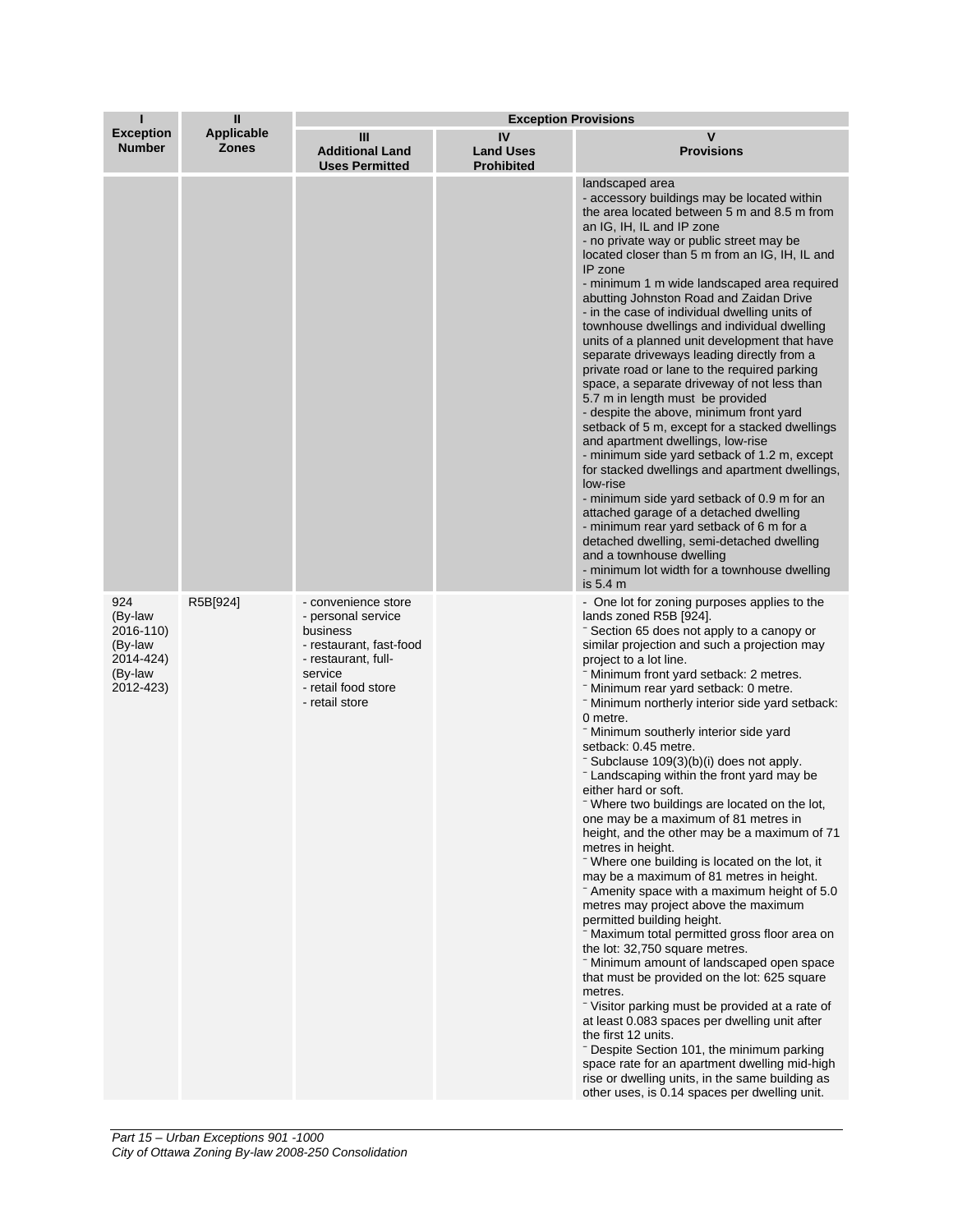| П                                 | $\mathbf{I}$               | <b>Exception Provisions</b>                          |                                                                                                                                                                                  |                                                                                                                                                                                                                                                                                                                                                                                                                                                                                                                                                                                                                                                                                                                                                                                                                                                                                                             |  |
|-----------------------------------|----------------------------|------------------------------------------------------|----------------------------------------------------------------------------------------------------------------------------------------------------------------------------------|-------------------------------------------------------------------------------------------------------------------------------------------------------------------------------------------------------------------------------------------------------------------------------------------------------------------------------------------------------------------------------------------------------------------------------------------------------------------------------------------------------------------------------------------------------------------------------------------------------------------------------------------------------------------------------------------------------------------------------------------------------------------------------------------------------------------------------------------------------------------------------------------------------------|--|
| <b>Exception</b><br><b>Number</b> | Applicable<br><b>Zones</b> | Ш<br><b>Additional Land</b><br><b>Uses Permitted</b> | IV<br><b>Land Uses</b><br><b>Prohibited</b>                                                                                                                                      | v<br><b>Provisions</b>                                                                                                                                                                                                                                                                                                                                                                                                                                                                                                                                                                                                                                                                                                                                                                                                                                                                                      |  |
|                                   |                            |                                                      |                                                                                                                                                                                  | The minimum required width of a driveway<br>and aisle is 6.0 metres.<br>Winimum separation distance between two<br>principal buildings on the same lot: 20.0<br>metres.<br>- Non-residential uses are subject to the<br>following provisions.<br>a. May only be located on the ground floor.<br>b. The cumulative total of all non-residential<br>uses on the lot must not exceed a gross floor<br>area of 375 square metres.<br>c. A single occupancy Restaurant is limited to<br>a maximum gross floor area of 110 square<br>metres.<br>d. Parking is not required for a non-residential<br>use.<br>- Subsection 85(3) does not apply, and a<br>maximum of three outdoor commercial patios<br>are permitted on the lot with a maximum<br>cumulative total area of 120 square metres. A<br>maximum area of 20 square metres used for<br>an outdoor commercial patio is permitted<br>within the front yard. |  |
| 925                               | R4J[925]                   |                                                      |                                                                                                                                                                                  | - interior side yard setback of 1.5 m is required<br>abutting the first 15 m of the side lot line,<br>measured back from the street<br>- interior side yard setback of 3.7 m is required<br>abutting the remainder of the side lot line                                                                                                                                                                                                                                                                                                                                                                                                                                                                                                                                                                                                                                                                     |  |
| 926                               | R5C[926] F (2.5)           | - office limited to a<br>diplomatic mission          |                                                                                                                                                                                  | - office restricted to a dwelling converted for<br>that use<br>- minimum lot width of 14 m<br>- minimum southerly side yard setback of 0.5<br>m<br>- minimum northerly side yard setback of 0 m                                                                                                                                                                                                                                                                                                                                                                                                                                                                                                                                                                                                                                                                                                             |  |
| 927                               | R5B[927] H(37)             | - funeral home                                       |                                                                                                                                                                                  | - cumulative total gross floor area of funeral<br>home limited to 125% of gross floor area of<br>funeral home in existence on May 19, 1998                                                                                                                                                                                                                                                                                                                                                                                                                                                                                                                                                                                                                                                                                                                                                                  |  |
| 928                               | R5B[928] H(37)             | - restaurant, full<br>service                        |                                                                                                                                                                                  | - cumulative total gross floor area of<br>restaurant, full service limited to 125% of<br>gross floor area of restaurant, full service in<br>existence on May 19, 1998                                                                                                                                                                                                                                                                                                                                                                                                                                                                                                                                                                                                                                                                                                                                       |  |
| 929                               | R4T[929]                   | - convenience store                                  |                                                                                                                                                                                  | - cumulative total gross floor area of<br>convenience store limited to 125% of gross<br>floor area of convenience store in existence on<br>May 19, 1998                                                                                                                                                                                                                                                                                                                                                                                                                                                                                                                                                                                                                                                                                                                                                     |  |
| 930                               | R4M[930]                   |                                                      |                                                                                                                                                                                  | - exception 920 applies in this zone<br>- minimum lot area and lot width requirements<br>do not apply to a detached dwelling in this<br>zone                                                                                                                                                                                                                                                                                                                                                                                                                                                                                                                                                                                                                                                                                                                                                                |  |
| 931<br>(By-law<br>2014-189)       | R3Q[931]                   |                                                      | - bed and breakfast<br>- diplomatic mission<br>- retirement home,<br>converted<br>- retirement home<br>- rooming house,<br>converted<br>- rooming house<br>- three unit dwelling | - a front yard setback of at least 4.5 m is<br>required<br>- minimum side yard setback:<br>i) abutting a public pedestrian pathway or<br>public lane 1.2 m<br>ii) abutting street 2.4 m<br>iii) other cases 0.3 m<br>- minimum rear yard setback:<br>i) on an interior lot 5.4 m<br>ii) on a corner lot 3 m<br>- minimum width of driveway 2.4 m                                                                                                                                                                                                                                                                                                                                                                                                                                                                                                                                                            |  |
| 932<br>(By-law<br>2020-299)       | R5K[932] H(28)             |                                                      |                                                                                                                                                                                  | - front yard setback of at least 4.5 m<br>- side yard setback of at least 1.2 m is<br>required where that side yard abuts a park                                                                                                                                                                                                                                                                                                                                                                                                                                                                                                                                                                                                                                                                                                                                                                            |  |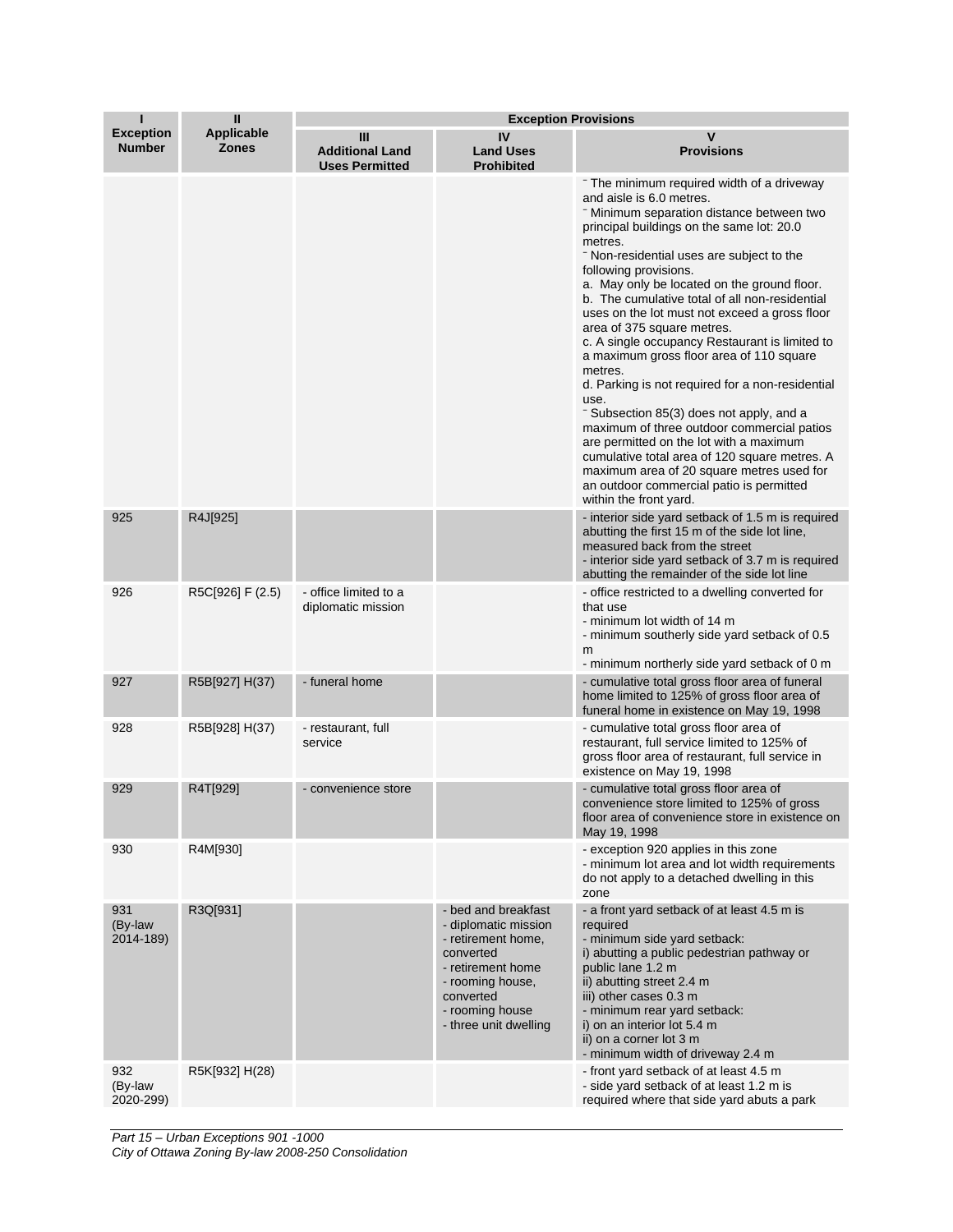| ı                                 | Ш                          | <b>Exception Provisions</b>                                                                                              |                                                                                                    |                                                                                                                                                                                                                                                                                                                                                                                                                                                                                                                                                                         |  |
|-----------------------------------|----------------------------|--------------------------------------------------------------------------------------------------------------------------|----------------------------------------------------------------------------------------------------|-------------------------------------------------------------------------------------------------------------------------------------------------------------------------------------------------------------------------------------------------------------------------------------------------------------------------------------------------------------------------------------------------------------------------------------------------------------------------------------------------------------------------------------------------------------------------|--|
| <b>Exception</b><br><b>Number</b> | Applicable<br><b>Zones</b> | Ш<br><b>Additional Land</b><br><b>Uses Permitted</b>                                                                     | IV<br><b>Land Uses</b><br><b>Prohibited</b>                                                        | v<br><b>Provisions</b>                                                                                                                                                                                                                                                                                                                                                                                                                                                                                                                                                  |  |
|                                   |                            |                                                                                                                          |                                                                                                    | - a side yard setback of at least 2.4 m is<br>required where that side yard abuts a street<br>- side yard setback of a least 0.3 m in all other<br>cases<br>- a rear yard setback of at least 3 m is required<br>where that rear yard is located on a corner lot<br>- rear yard setback of at least 6 m in all other<br>cases<br>- driveway width of at least 2.6 m<br>-the maximum building height of one building<br>is the lessor of 10 storeys or 30.5 m<br>-the maximum building height of all other<br>buildings is the lesser of eight-storeys or 25.0<br>metres |  |
| 933                               | R3Q[933]                   |                                                                                                                          |                                                                                                    | - front yard setback of at least 3 m<br>- a side yard setback of at least 3 m is<br>required where that side yard abuts a street<br>-side yard setback of a least 0.3 m in all other<br>cases<br>- a rear yard setback of at least 3 m is required<br>where that rear yard is located on a corner lot<br>- rear yard setback of at least 6 m in all other<br>cases<br>- a driveway width of at least 2.6 m is required                                                                                                                                                  |  |
| 934<br>(By-law<br>2018-206)       | R4T[934]                   | - convenience store<br>- dwelling unit                                                                                   |                                                                                                    | - convenience store is permitted if:<br>i) there is no more than one convenience store<br>on the lot<br>ii) it is located on the ground floor or in the<br>basement of an apartment dwelling, low-rise<br>and<br>iii) it does not exceed 75 $m2$ in gross floor area<br>- no additional parking required if less than 4<br>units in a converted house                                                                                                                                                                                                                   |  |
| 935                               | R4T[935] S 74              | - community centre<br>- day care<br>- dwelling unit<br>- parking lot<br>- parking garage<br>- car wash                   |                                                                                                    | - parking garage or parking lot is permitted if a<br>residential use is provided along Clarence<br><b>Street</b><br>- required parking for community centre and<br>day care may be located on another lot<br>provided it is within 250 m of the community<br>centre or day care as the case may be<br>- no yard setback required along Murray Street<br>- no side yard setback required<br>- a minimum yard setback of 2.8 m is required<br>along Clarence Street<br>- a car wash may only locate in a building                                                         |  |
| 936<br>(By-law<br>2015-191)       | R4T[936] S 74              | - artist studio<br>- dwelling unit<br>- medical facility<br>- office<br>- personal service<br>business<br>- retail store |                                                                                                    | - the additional permitted uses must be<br>located on the ground floor of a building<br>containing at least 2 dwelling units<br>- accessory storage area for the additional<br>permitted uses may be located in the<br>basement                                                                                                                                                                                                                                                                                                                                         |  |
| 937                               | R3Z[937]                   |                                                                                                                          |                                                                                                    | - minimum lot width 5 m<br>- minimum front yard and corner side yard<br>setback 4.5 m<br>- minimum interior side yard setback for<br>detached dwelling is 2.4 m if no garage<br>provided<br>- minimum rear yard setback 9 m                                                                                                                                                                                                                                                                                                                                             |  |
| 938                               | R3X[938]                   |                                                                                                                          | - all principal dwelling<br>types except a<br>planned unit<br>development of<br>detached dwellings | - maximum number of units 35<br>- minimum front yard setback abutting<br>Stonemeadow Drive 4.5 m<br>- minimum rear yard setback abutting<br>Scissons road allowance 1.2 m                                                                                                                                                                                                                                                                                                                                                                                               |  |

*Part 15 – Urban Exceptions 901 -1000 City of Ottawa Zoning By-law 2008-250 Consolidation*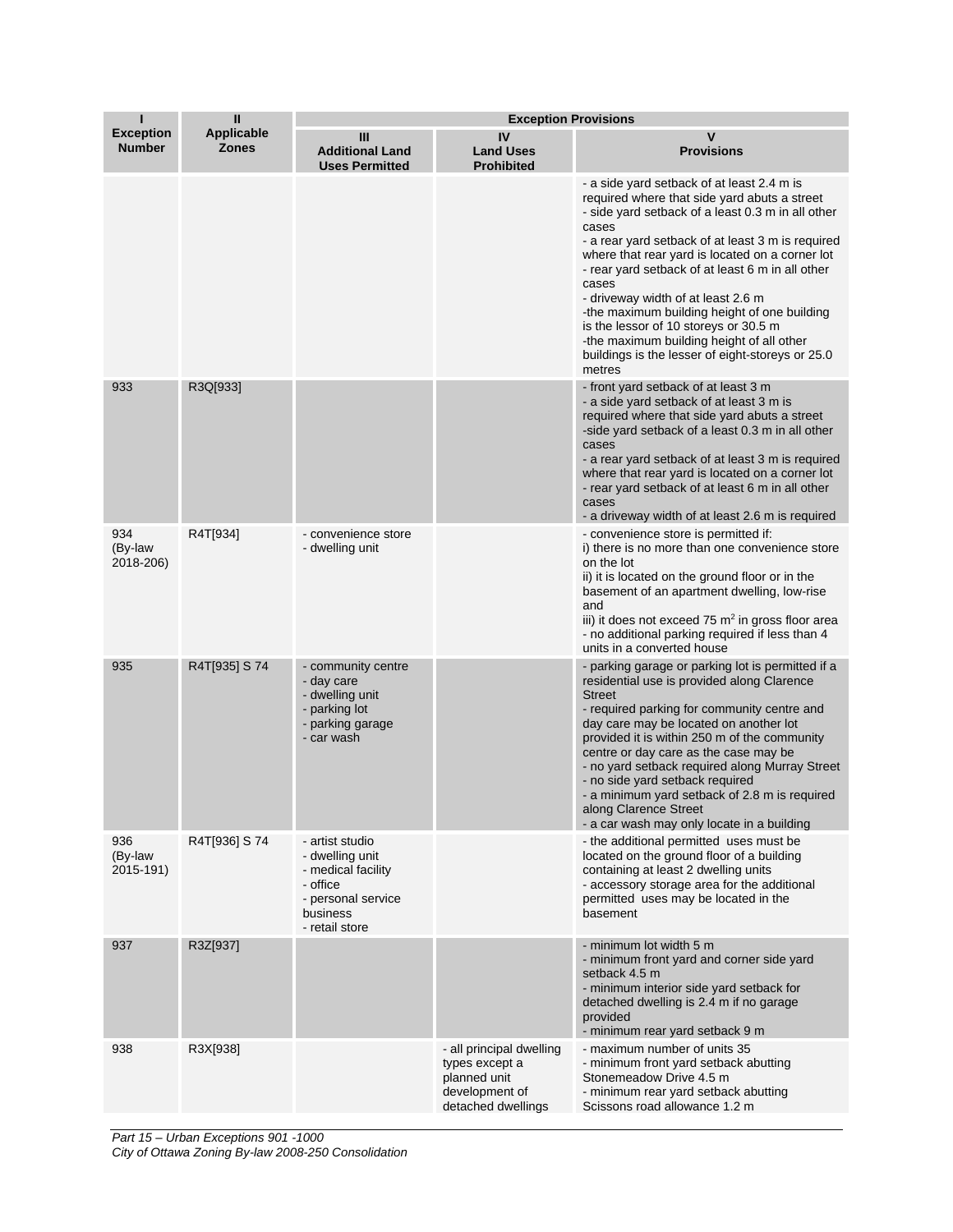| П                                                                           | $\mathbf{I}$               | <b>Exception Provisions</b>                          |                                                                                     |                                                                                                                                                                                                                                                                                                                                                                                                                                                                                                                                                                                                                                                                                                                                                                                                                                                                                                                                                                                                                                                                                                                 |  |
|-----------------------------------------------------------------------------|----------------------------|------------------------------------------------------|-------------------------------------------------------------------------------------|-----------------------------------------------------------------------------------------------------------------------------------------------------------------------------------------------------------------------------------------------------------------------------------------------------------------------------------------------------------------------------------------------------------------------------------------------------------------------------------------------------------------------------------------------------------------------------------------------------------------------------------------------------------------------------------------------------------------------------------------------------------------------------------------------------------------------------------------------------------------------------------------------------------------------------------------------------------------------------------------------------------------------------------------------------------------------------------------------------------------|--|
| <b>Exception</b><br><b>Number</b>                                           | Applicable<br><b>Zones</b> | Ш<br><b>Additional Land</b><br><b>Uses Permitted</b> | IV<br><b>Land Uses</b><br><b>Prohibited</b>                                         | v<br><b>Provisions</b>                                                                                                                                                                                                                                                                                                                                                                                                                                                                                                                                                                                                                                                                                                                                                                                                                                                                                                                                                                                                                                                                                          |  |
|                                                                             |                            |                                                      | on private way                                                                      | - minimum rear yard setback abutting west lot<br>line $1.2m$<br>- minimum side yard setback abutting land<br>zoned residential 7 m<br>- minimum distance from private way to<br>garage 6 m, to main building 3 m<br>- maximum building height is 10.5 m for the<br>main building and 4 m for an accessory<br>building<br>- minimum building separation of main<br>buildings is 1.2 m on one side and 2.4 m on<br>the other side<br>- minimum width of a landscaped buffer is 0.5<br>m<br>- despite the lawful severance of a lot pursuant<br>to the Planning Act, as amended, the<br>Condominium Act, as amended, or any similar<br>legislation, lands zoned R4A are considered<br>one lot for zoning purposes and for applying<br>the zone provisions; however, the following<br>applies to each legally conveyable parcel:<br>(i) accessory buildings are only permitted in<br>the yard that acts as an interior side yard;<br>(ii) accessory buildings must be a minimum of<br>1.0 metre from any property line; and,<br>(iii) main buildings must be a minimum of 1.0<br>metre from any side property line. |  |
| 939<br>(By-law<br>2019-219)<br>(By-law<br>2016-249)<br>(By-law<br>2008-407) | IL[939]<br>S240            |                                                      |                                                                                     | - clauses 100(1)(a) and (c) do not apply<br>- despite Table 110, row (b):<br>i) the minimum required width of a landscape<br>buffer for the land shown as Area A on<br>Schedule 240 is 1.0 metre<br>- despite Table 101 parking for a warehouse<br>use in Area A on Schedule 240 is calculated at<br>a rate of 1 parking space for every 1,000 m2<br>of gross floor area provided that the maximum<br>floor area for individual warehouse units does<br>not exceed 80 m <sup>2</sup>                                                                                                                                                                                                                                                                                                                                                                                                                                                                                                                                                                                                                            |  |
| 940                                                                         | R2A[940]                   |                                                      | - detached dwelling<br>- linked-detached<br>dwelling<br>- semi-detached<br>dwelling | - minimum lot area $540m2$<br>- minimum lot width 18 m<br>- minimum rear yard setback 6 m<br>- maximum building height 9 m                                                                                                                                                                                                                                                                                                                                                                                                                                                                                                                                                                                                                                                                                                                                                                                                                                                                                                                                                                                      |  |
| 941                                                                         | R4T[941] S 69              | - office<br>- post office                            |                                                                                     | - office and post office restricted to a building<br>not exceeding 11 m in height<br>- no yard setbacks and landscaped area<br>required for a building in which there is an<br>office or post office                                                                                                                                                                                                                                                                                                                                                                                                                                                                                                                                                                                                                                                                                                                                                                                                                                                                                                            |  |
| 942                                                                         | R4T[942] S 71              | - parking lot                                        |                                                                                     | - parking lot limited to a maximum of 60 motor<br>vehicles                                                                                                                                                                                                                                                                                                                                                                                                                                                                                                                                                                                                                                                                                                                                                                                                                                                                                                                                                                                                                                                      |  |
| 943                                                                         | R2N[943]                   |                                                      |                                                                                     | - minimum lot width 9 m<br>- minimum lot area 280 m <sup>2</sup><br>- maximum building height 8 m<br>- minimum front yard setback 6 m<br>- minimum corner side yard setback 4.5 m<br>- minimum rear yard setback 6 m                                                                                                                                                                                                                                                                                                                                                                                                                                                                                                                                                                                                                                                                                                                                                                                                                                                                                            |  |
| 944                                                                         | R1Q[944]                   |                                                      |                                                                                     | - minimum front yard setback 4 m and 3 m<br>where a garage does not extend toward the<br>front of the lot past the habitable portion of the<br>building, 5 m for any single car garage<br>- minimum rear yard setback 6.5m<br>- minimum landscaped open space 30%                                                                                                                                                                                                                                                                                                                                                                                                                                                                                                                                                                                                                                                                                                                                                                                                                                               |  |
| 945                                                                         | R3Z[945]                   |                                                      | -the ancillary uses in                                                              | - minimum lot area 165m2                                                                                                                                                                                                                                                                                                                                                                                                                                                                                                                                                                                                                                                                                                                                                                                                                                                                                                                                                                                                                                                                                        |  |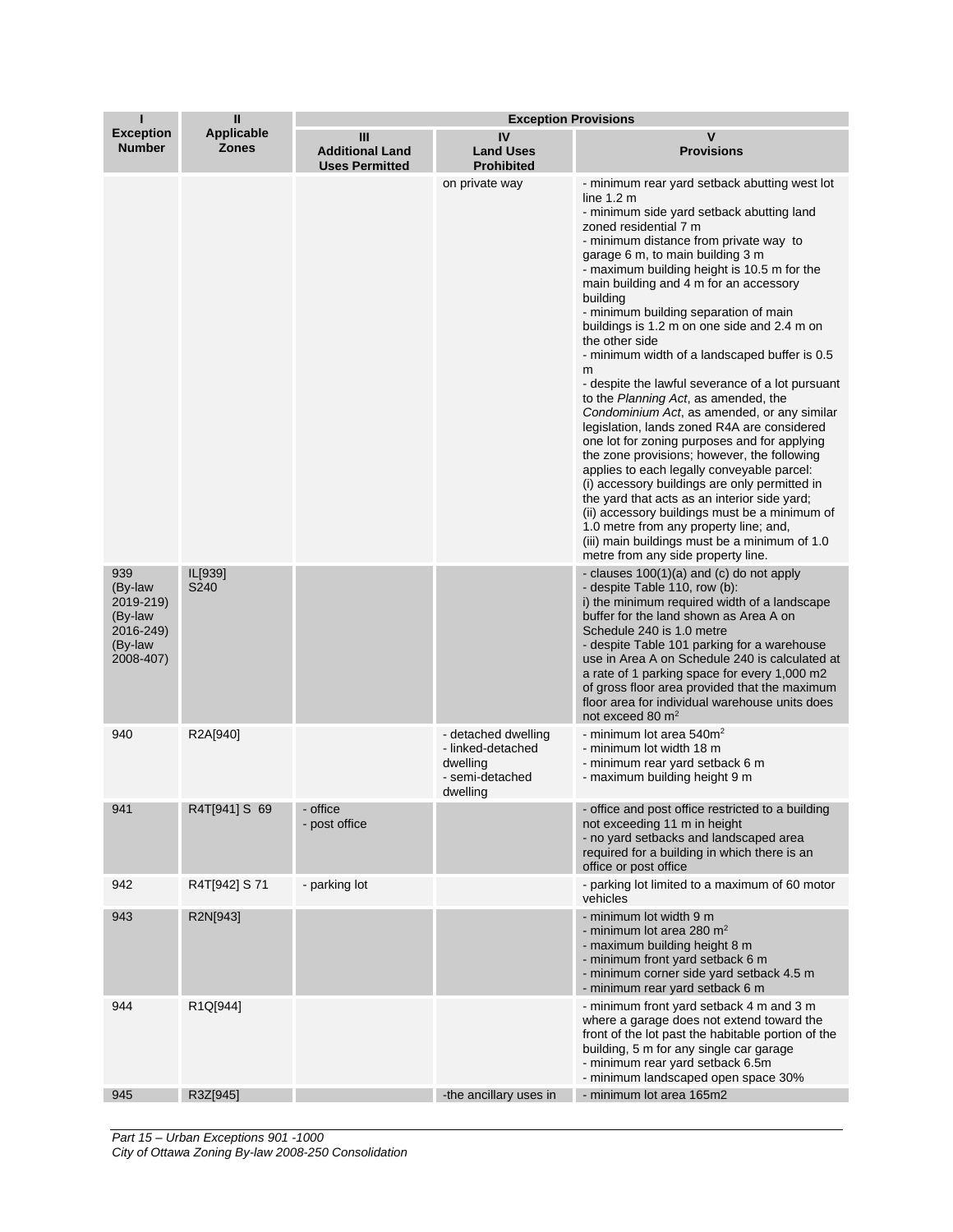| ı                                                  | $\mathbf{I}$                      | <b>Exception Provisions</b>                                                                                                                                                                                                                                                                                                                                       |                                                                                              |                                                                                                                                                                                                                                                                                                                                                                                                                                                                                               |
|----------------------------------------------------|-----------------------------------|-------------------------------------------------------------------------------------------------------------------------------------------------------------------------------------------------------------------------------------------------------------------------------------------------------------------------------------------------------------------|----------------------------------------------------------------------------------------------|-----------------------------------------------------------------------------------------------------------------------------------------------------------------------------------------------------------------------------------------------------------------------------------------------------------------------------------------------------------------------------------------------------------------------------------------------------------------------------------------------|
| <b>Exception</b><br><b>Number</b>                  | <b>Applicable</b><br><b>Zones</b> | Ш<br><b>Additional Land</b><br><b>Uses Permitted</b>                                                                                                                                                                                                                                                                                                              | IV<br><b>Land Uses</b><br><b>Prohibited</b>                                                  | $\mathbf v$<br><b>Provisions</b>                                                                                                                                                                                                                                                                                                                                                                                                                                                              |
| (By-law-<br>2008-283)                              |                                   |                                                                                                                                                                                                                                                                                                                                                                   | subsection 131(4)                                                                            | - minimum lot width 6m<br>- minimum front yard setback 3 m<br>- minimum interior side yard setback 3m<br>- minimum corner side yard setback 4.5m<br>- minimum rear yard setback 6m<br>- minimum landscaped open space 30%<br>- maximum density: 35 units/ha<br>- minimum setback to garage: 5m                                                                                                                                                                                                |
| 946                                                | R1AA[946]                         |                                                                                                                                                                                                                                                                                                                                                                   |                                                                                              | - minimum lot width 20 m<br>- minimum lot area 2,000 $m2$                                                                                                                                                                                                                                                                                                                                                                                                                                     |
| 947                                                | R1AA[947]                         |                                                                                                                                                                                                                                                                                                                                                                   |                                                                                              | - minimum lot width 20 m<br>- minimum lot area 1,330 $m2$<br>- despite Section 69, minimum setback from<br>the Rideau River 20 m<br>- despite Section 59, minimum frontage on a<br>public street 0 m                                                                                                                                                                                                                                                                                          |
| 948                                                | R1AA[948]                         |                                                                                                                                                                                                                                                                                                                                                                   |                                                                                              | - minimum lot width 13 m<br>- minimum lot area 2,000 m <sup>2</sup>                                                                                                                                                                                                                                                                                                                                                                                                                           |
| 949                                                | R1O[949]                          |                                                                                                                                                                                                                                                                                                                                                                   |                                                                                              | - minimum lot area 385 $m2$                                                                                                                                                                                                                                                                                                                                                                                                                                                                   |
| 950<br>(By-law<br>2008-386)<br>(By-law<br>2009-18) | GM[950]                           | - automobile service<br>station<br>- gas bar<br>- car wash accessory<br>to an automobile<br>service station or gas<br>bar                                                                                                                                                                                                                                         | - funeral home<br>- place of assembly<br>- place of worship<br>- residential use<br>building | - minimum yard setback from all lot lines- 4<br>metres<br>- maximum gross leasable floor area:<br>(1) for a lot less than 4 hectares in area- 9999<br>square metres<br>(2) other cases-13333 square metres<br>- for any lot containing a use which is located<br>within 600 metres of a rapid transit station, the<br>number of required parking spaces may be<br>reduced by 25%                                                                                                              |
| 951<br>(By-law<br>2018-171)                        | R4T [951]<br>R5O[951] H(20)       | - dwelling units<br>- light industrial use or<br>storefront industry<br>restricted to<br>manufacture of<br>wooden baseball bats<br>including cooling,<br>painting and storage<br>of material and the<br>use of four lathes                                                                                                                                        |                                                                                              | - light industrial use or storefront industry<br>restricted to ground floor<br>- light industrial use or storefront industry<br>limited to a maximum gross floor area of 190<br>m <sup>2</sup><br>- office and display area accessory to light<br>industrial use or storefront industry limited to<br>cumulative total gross floor area of 94 $m2$<br>- offices accessory to light industrial use or<br>storefront industry limited to maximum gross<br>floor area of 93 $m2$ on upper floors |
| 952<br>(By-law<br>2015-191)                        | R4T[952] S 74,<br>R4T[952] S 77   | - artist studio<br>- community centre<br>- community health<br>and resource centre<br>- day care<br>- instructional facility<br>- library<br>- museum<br>- personal service<br>business<br>- recreational and<br>athletic facility<br>- retail store, limited to<br>a book store,<br>pharmacy, florist<br>shop, gift or novelty<br>shop and a stationery<br>store |                                                                                              | - artist studio, instructional facility, personal<br>service business and the permitted retail<br>stores must be located on the ground floor,<br>basement and the building must contain one<br>or more dwelling units<br>- a permitted retail store must not exceed 112<br>$m2$ of gross floor area                                                                                                                                                                                           |
| 953                                                | R5M[953] S 70                     | - retail store                                                                                                                                                                                                                                                                                                                                                    |                                                                                              |                                                                                                                                                                                                                                                                                                                                                                                                                                                                                               |
| 954                                                | R5B[954] H (37)                   | - parking lot                                                                                                                                                                                                                                                                                                                                                     |                                                                                              | - the area occupied by the parking lot on May<br>19, 1998 may be increased by up to 25%,<br>subject to all other regulations of the zone                                                                                                                                                                                                                                                                                                                                                      |
| 955                                                | R5B[955] H (37)                   | - retail store                                                                                                                                                                                                                                                                                                                                                    |                                                                                              | - the gross floor area occupied by the retail                                                                                                                                                                                                                                                                                                                                                                                                                                                 |

*Part 15 – Urban Exceptions 901 -1000*

*City of Ottawa Zoning By-law 2008-250 Consolidation*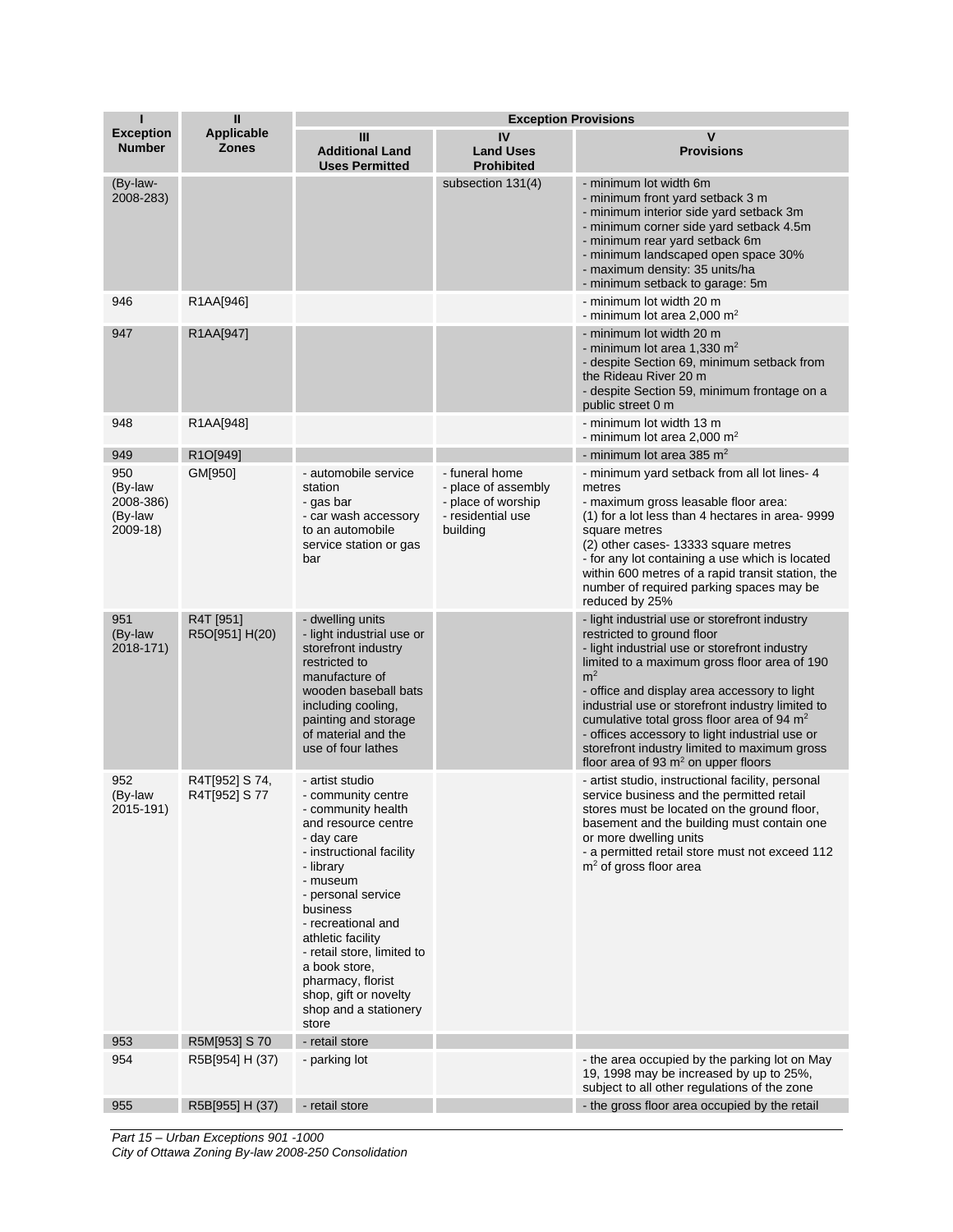| $\mathbf{I}$<br>п<br><b>Exception Provisions</b> |                                   |                                                        |                                                                                                                                                                                                                                                     |                                                                                                                                                                                                                                                                                                                                                                                                                                                                                                                                                                                               |
|--------------------------------------------------|-----------------------------------|--------------------------------------------------------|-----------------------------------------------------------------------------------------------------------------------------------------------------------------------------------------------------------------------------------------------------|-----------------------------------------------------------------------------------------------------------------------------------------------------------------------------------------------------------------------------------------------------------------------------------------------------------------------------------------------------------------------------------------------------------------------------------------------------------------------------------------------------------------------------------------------------------------------------------------------|
| <b>Exception</b><br><b>Number</b>                | Applicable<br><b>Zones</b>        | Ш<br><b>Additional Land</b><br><b>Uses Permitted</b>   | IV<br><b>Land Uses</b><br><b>Prohibited</b>                                                                                                                                                                                                         | v<br><b>Provisions</b>                                                                                                                                                                                                                                                                                                                                                                                                                                                                                                                                                                        |
|                                                  |                                   |                                                        |                                                                                                                                                                                                                                                     | store on April 22, 1997 may be increased by<br>up to 25%, subject to all other regulations of<br>the zone                                                                                                                                                                                                                                                                                                                                                                                                                                                                                     |
| 956                                              | R4N[956]                          | - community centre<br>- day care<br>- place of worship |                                                                                                                                                                                                                                                     |                                                                                                                                                                                                                                                                                                                                                                                                                                                                                                                                                                                               |
| 957                                              | R5N[957] S 74                     | - medical facility<br>- office                         |                                                                                                                                                                                                                                                     | - medical facility, office and uses listed in<br>Table 164B, endnote 19 restricted to ground<br>floor and to a cumulative total gross floor area<br>of 1,150 $m2$<br>- required parking for the non-residential uses<br>may be provided on any other lot                                                                                                                                                                                                                                                                                                                                      |
| 958                                              | R4M[958]                          |                                                        | - all uses except for<br>the following:<br>- apartment dwelling,<br>low-rise<br>- bed and breakfast<br>- detached dwelling<br>- diplomatic mission<br>- park<br>- retirement home,<br>converted<br>- rooming house,<br>converted<br>- rooming house | - apartment dwelling, low-rise limited to eight<br>dwelling units<br>- retirement home, converted and rooming<br>house accommodating no more than 13<br>residents or rooming units respectively<br>(OMB Order # 0551 - 01/04/17)                                                                                                                                                                                                                                                                                                                                                              |
| 959<br>(By-law<br>2014-24)                       | Reserved for<br><b>Future Use</b> |                                                        |                                                                                                                                                                                                                                                     |                                                                                                                                                                                                                                                                                                                                                                                                                                                                                                                                                                                               |
| 960                                              | R5F[960] S 69                     |                                                        |                                                                                                                                                                                                                                                     | - Sections 110, 131, 163 (9), and Table 164A,<br>Columns VIII to XI do not apply                                                                                                                                                                                                                                                                                                                                                                                                                                                                                                              |
| 961<br>(By-law<br>2012-334)                      | R4T[961]                          |                                                        |                                                                                                                                                                                                                                                     | - minimum side yard setback required is 1.2 m<br>- minimum rear yard setback required is 2.4 m<br>- maximum building height is 11 m for the<br>townhouse dwellings abutting Crichton Street<br>and 10 m for the townhouse dwellings abutting<br>Avon Lane<br>- minimum private way width is 4.8 m<br>- minimum frontage of a private way on a<br>street is 4.8 m<br>- minimum setback from a private way is 0 m,<br>and<br>- minimum parking space width is 2.4 m for 12<br>of the 24 parking spaces                                                                                          |
| 962<br>(By-law<br>2012-334)                      | R4T[962]                          |                                                        |                                                                                                                                                                                                                                                     | - minimum front yard setback required is 1.5 m<br>- minimum south side yard setback required is<br>0.3 <sub>m</sub><br>- minimum lot area is 105 $m2$ for each<br>townhouse dwelling<br>- minimum parking space width is 2.4 m for 10<br>parking spaces<br>- parking spaces may be accessed from Avon<br>Lane<br>- a roof top terrace with pergola, guards,<br>screens and up to 9 $m2$ of mezzanine area<br>within a stair well enclosure on a townhouse<br>dwelling may extend above the height limit<br>- a cornice or other ornamental architectural<br>feature may project to a lot line |
| 963<br>(By-law<br>2010-124)                      | R4S[963] S 214                    | -research and<br>development centre<br>-office         |                                                                                                                                                                                                                                                     | - balconies are only permitted in Area A of<br>Schedule 214<br>- accessory parking, for research and<br>development centre and office uses, and<br>building stairs/ramps are only permitted in                                                                                                                                                                                                                                                                                                                                                                                                |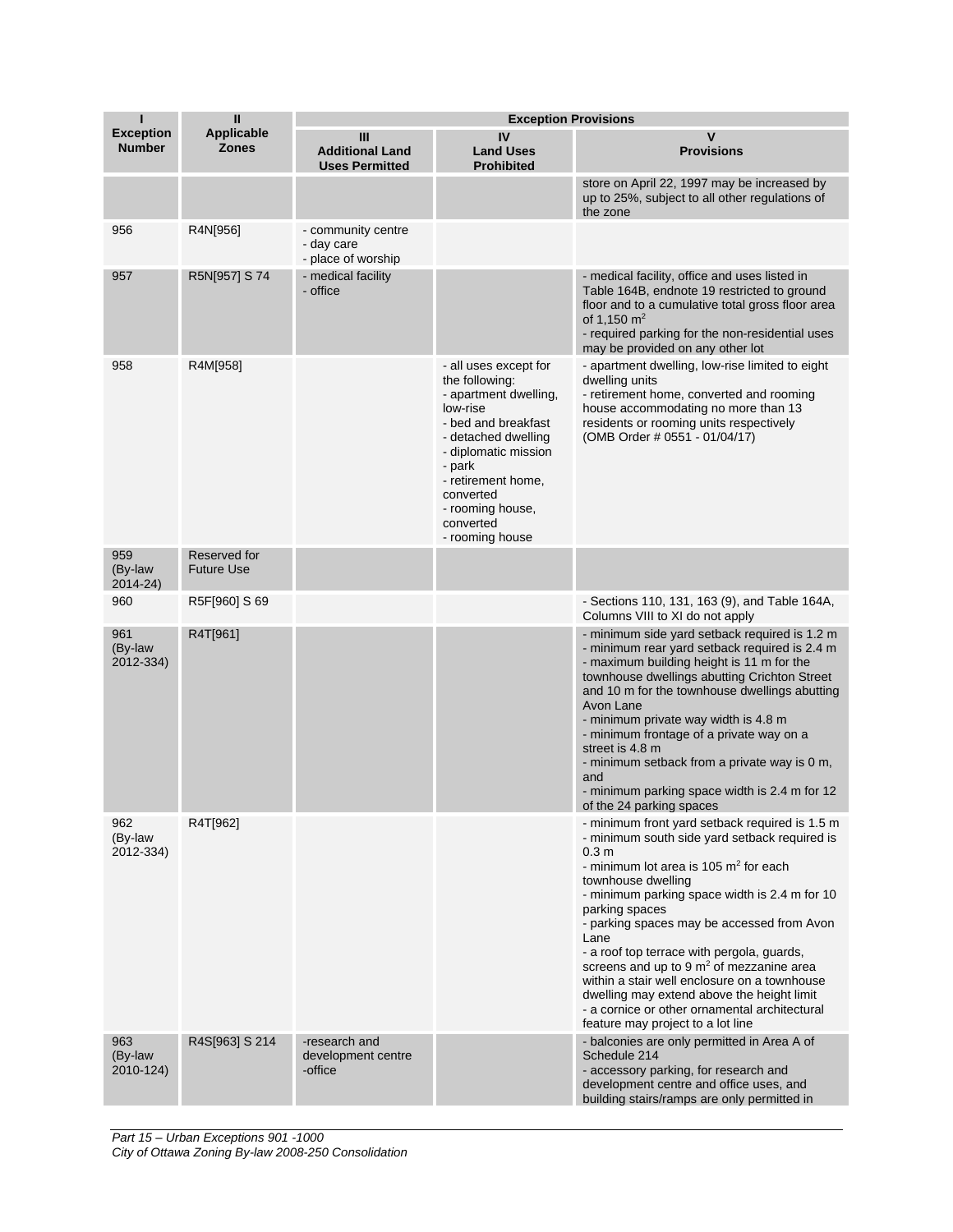| ı                                 | $\mathbf{I}$                      | <b>Exception Provisions</b>                          |                                                                                                                       |                                                                                                                                                                                                                                                                                                                                                                                                                                                                                                                                                                                                                                                                                                                                                                                                                                                                                                                                                                                                            |
|-----------------------------------|-----------------------------------|------------------------------------------------------|-----------------------------------------------------------------------------------------------------------------------|------------------------------------------------------------------------------------------------------------------------------------------------------------------------------------------------------------------------------------------------------------------------------------------------------------------------------------------------------------------------------------------------------------------------------------------------------------------------------------------------------------------------------------------------------------------------------------------------------------------------------------------------------------------------------------------------------------------------------------------------------------------------------------------------------------------------------------------------------------------------------------------------------------------------------------------------------------------------------------------------------------|
| <b>Exception</b><br><b>Number</b> | <b>Applicable</b><br><b>Zones</b> | Ш<br><b>Additional Land</b><br><b>Uses Permitted</b> | IV<br><b>Land Uses</b><br><b>Prohibited</b>                                                                           | v<br><b>Provisions</b>                                                                                                                                                                                                                                                                                                                                                                                                                                                                                                                                                                                                                                                                                                                                                                                                                                                                                                                                                                                     |
|                                   |                                   |                                                      |                                                                                                                       | Area B of Schedule 214<br>- the uses of research and development centre<br>and office are only permitted at 80 Aberdeen<br>Avenue<br>- the minimum parking requirement for<br>research and development centre and office<br>uses is 1.3 spaces for every 100 $m2$ of gross<br>floor area<br>- the maximum permitted height for research<br>and development centre and office uses is<br>13.2 metres                                                                                                                                                                                                                                                                                                                                                                                                                                                                                                                                                                                                        |
| 964<br>(By-law<br>2010-123)       | R5K[964] H (28)<br>S 215          |                                                      |                                                                                                                       | - a minimum landscaped strip of 7.5 m must<br>be provided abutting an L1 [367] zone<br>- 25% of the lot area must be provided as<br>landscaped area<br>- required commercial use parking for the<br>abutting AM5 [134] zone is permitted to a<br>maximum of 110 parking spaces in this zone<br>- maximum height of a parking structure is<br>regulated as per Schedule 215                                                                                                                                                                                                                                                                                                                                                                                                                                                                                                                                                                                                                                 |
| 965                               | R4L[965] S 217                    |                                                      |                                                                                                                       | - a park and a utility installation are the only<br>uses permitted in Area C shown on Schedule<br>217<br>- open space is the only use permitted in Area<br>D shown on Schedule 217<br>- in Area B, yards must be as shown on<br>Schedule 217<br>- no principal buildings are permitted in the<br>hatched area shown on Schedule 217<br>- the setback from the rear boundary of<br>severed land within a planned unit<br>development is 6.1 m.                                                                                                                                                                                                                                                                                                                                                                                                                                                                                                                                                              |
| 966                               | R5N[966] S 71                     | - restaurant, full<br>service                        | - all non-residential<br>uses                                                                                         | - restaurant, full service restricted to ground<br>floor or basement                                                                                                                                                                                                                                                                                                                                                                                                                                                                                                                                                                                                                                                                                                                                                                                                                                                                                                                                       |
| 967<br>(By-law<br>2012-334)       | R4U[967]                          |                                                      | - all uses other than a<br>planned unit<br>development of<br>townhouse dwellings<br>- apartment dwelling,<br>low-rise | - mutual driveway for the benefit of the<br>abutting lands zoned R3Z [665] permitted<br>- height limit of 17 m for apartment dwelling,<br>low-rise<br>- the minimum lot area for a planned unit<br>development is 1,600 $m2$<br>- the setback from a side lot line of 0.6 m does<br>not apply to parking structures of a planned<br>unit development of townhouse dwellings<br>- front yard parking is permitted for a unit in a<br>planned unit development of townhouse<br>dwellings<br>- an accessory garage need not be setback<br>from a private way<br>- the following minimum development<br>standards apply to the units in a planned unit<br>development:<br>- lot width of 5.5 m<br>- lot area of $120 \text{ m}^2$ for each unit<br>- front yard setback of 5.2 m<br>- rear yard setback abutting a street of 1.5 m<br>- minimum setback of 7.5 m from the 1:100<br>year floodplain or 15 m from the high water<br>mark of Graham Creek, whichever is the more<br>restrictive, must be provided |
| 968                               | R4T[968]                          |                                                      |                                                                                                                       | - where the landscaped area between a lot<br>line and a parking lot contains an opaque<br>screen that is at least 1.4 m high and runs<br>parallel or concentric to the lot line, that<br>landscaped area may be reduced in the case                                                                                                                                                                                                                                                                                                                                                                                                                                                                                                                                                                                                                                                                                                                                                                        |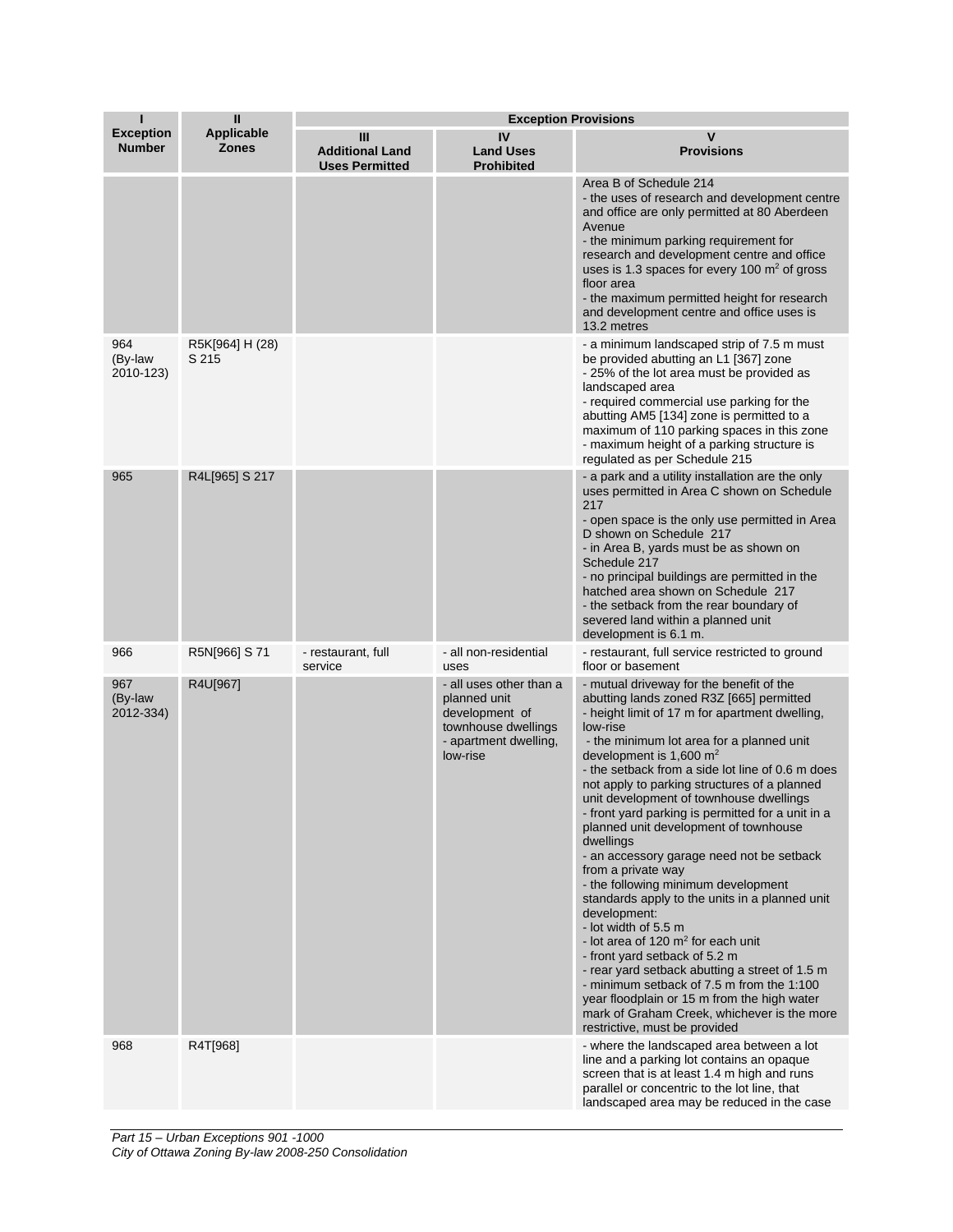|                                                                            | $\mathbf{I}$               |                                                                                                                                                                                                                                           | <b>Exception Provisions</b>                 |                                                                                                                                                                                                                                                                                                                                                                                                                                                                                                                                                                                                                                                                                                                                                                                                                                                                                                                                                                                                                                                      |
|----------------------------------------------------------------------------|----------------------------|-------------------------------------------------------------------------------------------------------------------------------------------------------------------------------------------------------------------------------------------|---------------------------------------------|------------------------------------------------------------------------------------------------------------------------------------------------------------------------------------------------------------------------------------------------------------------------------------------------------------------------------------------------------------------------------------------------------------------------------------------------------------------------------------------------------------------------------------------------------------------------------------------------------------------------------------------------------------------------------------------------------------------------------------------------------------------------------------------------------------------------------------------------------------------------------------------------------------------------------------------------------------------------------------------------------------------------------------------------------|
| <b>Exception</b><br><b>Number</b>                                          | Applicable<br><b>Zones</b> | Ш<br><b>Additional Land</b><br><b>Uses Permitted</b>                                                                                                                                                                                      | IV<br><b>Land Uses</b><br><b>Prohibited</b> | v<br><b>Provisions</b>                                                                                                                                                                                                                                                                                                                                                                                                                                                                                                                                                                                                                                                                                                                                                                                                                                                                                                                                                                                                                               |
|                                                                            |                            |                                                                                                                                                                                                                                           |                                             | of the northerly side yard, to 0.6 m; and in the<br>case of the rear yard, to 1 m<br>- a front yard setback of at least 1.1 m is<br>required<br>- a side yard setback on the southerly side of<br>the lot is not required                                                                                                                                                                                                                                                                                                                                                                                                                                                                                                                                                                                                                                                                                                                                                                                                                            |
| 969<br>(By-law<br>2015-43)<br>(By-law<br>2014-292)<br>(By-law<br>2012-334) | R5K[969] S 221             | -detached dwelling<br>-duplex dwelling<br>-linked-detached<br>dwelling<br>-semi-detached<br>dwelling<br>-stacked dwelling<br>-three-unit dwelling<br>-townhouse dwelling                                                                  |                                             | - building setbacks and separation distances<br>must be as shown on Schedule 221<br>- building heights are on Schedule 221                                                                                                                                                                                                                                                                                                                                                                                                                                                                                                                                                                                                                                                                                                                                                                                                                                                                                                                           |
| 970                                                                        | R5B[970]                   | - personal service<br>business limited to:<br>barber shop, beauty<br>parlour and dry<br>cleaner's distribution<br>station<br>- retail store limited to<br>drug store, florist shop<br>and newsstand<br>- restaurant<br>- place of worship |                                             | - additional permitted uses, except for a place<br>of worship, must be on the ground floor<br>- parking is not required for a place of worship<br>with a gross floor area of 135 $m2$ or less                                                                                                                                                                                                                                                                                                                                                                                                                                                                                                                                                                                                                                                                                                                                                                                                                                                        |
| 971                                                                        | R4T[971]                   | - a parking lot                                                                                                                                                                                                                           |                                             | - a parking lot restricted to accessory parking<br>for an office building at 196 Bronson Avenue is<br>allowed for a temporary period effective May<br>14, 2003, expiring May 13, 2006                                                                                                                                                                                                                                                                                                                                                                                                                                                                                                                                                                                                                                                                                                                                                                                                                                                                |
| 972                                                                        | R4N[972]                   |                                                                                                                                                                                                                                           |                                             | - front yard setback of at least 10.5 m from<br><b>Bernard Street</b><br>- side yard setback of at least 7.6 m from the<br>north property line<br>- side yard setback of at least 6.2 m from the<br>south property line<br>- rear yard setback of at least 7.6 m from the<br>east property line                                                                                                                                                                                                                                                                                                                                                                                                                                                                                                                                                                                                                                                                                                                                                      |
| 973<br>(By-law<br>2014-292)                                                | R4T[973]                   | - apartment dwelling,<br>mid rise                                                                                                                                                                                                         |                                             | - the apartment dwelling, mid rise is limited to<br>five storeys and must be at the westerly end of<br>the property bounded by Champagne Ave.,<br><b>Spruce Street and Somerset Street</b><br>- Spruce Street is to be treated as the front lot<br>line<br>- a front yard setback of at least 2 m is<br>required<br>- the yard setback abutting Somerset Street<br>and facing the $TM[78]H(15)$ zone must be at<br>least 1.2 m<br>- the interior side yard setback of an apartment<br>dwelling, mid rise must be at least 1.5 m for<br>the first 26 m back from Somerset Street and<br>7.5 m for the remainder<br>- landscaped area between a parking lot and a<br>street maybe reduced to 2 m<br>- the maximum height for an apartment<br>dwelling low-rise, or a stacked dwelling is 12<br>m<br>- the maximum height for an apartment<br>dwelling, mid rise is 19 m<br>- one 3 m wide elevated pedestrian link is<br>permitted to extend from an apartment<br>dwelling, mid rise to Somerset Street<br>- a 3 m landscaped area does not need to be |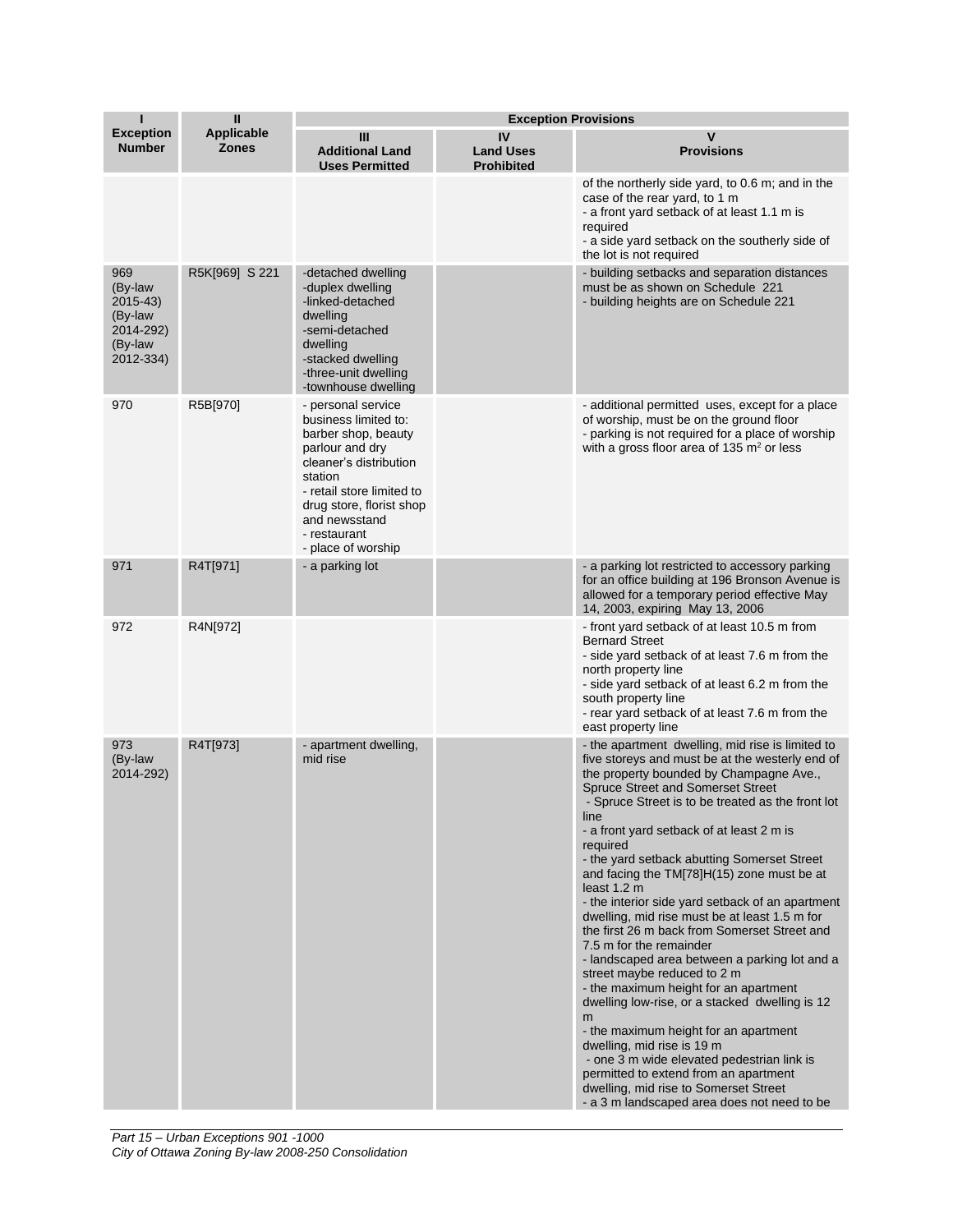| П                                 | $\mathbf{I}$                      | <b>Exception Provisions</b>                                                                                            |                                             |                                                                                                                                                                                                                                                                                                                                                                                                                                                                                                                                                                                                                         |
|-----------------------------------|-----------------------------------|------------------------------------------------------------------------------------------------------------------------|---------------------------------------------|-------------------------------------------------------------------------------------------------------------------------------------------------------------------------------------------------------------------------------------------------------------------------------------------------------------------------------------------------------------------------------------------------------------------------------------------------------------------------------------------------------------------------------------------------------------------------------------------------------------------------|
| <b>Exception</b><br><b>Number</b> | <b>Applicable</b><br><b>Zones</b> | Ш<br><b>Additional Land</b><br><b>Uses Permitted</b>                                                                   | IV<br><b>Land Uses</b><br><b>Prohibited</b> | v<br><b>Provisions</b>                                                                                                                                                                                                                                                                                                                                                                                                                                                                                                                                                                                                  |
|                                   |                                   |                                                                                                                        |                                             | provided along a lot line that abuts an R1, R2<br>or R <sub>3</sub> zone<br>- the land in this exception zone may be<br>treated as one lot for zoning purposes                                                                                                                                                                                                                                                                                                                                                                                                                                                          |
| 974                               | R4P[974] S 223                    |                                                                                                                        |                                             | - maximum building height of 4 stories as<br>measured from the average centreline from<br>the abutting streets as per Schedule 223<br>- yard setbacks as per Schedule 223                                                                                                                                                                                                                                                                                                                                                                                                                                               |
| 975                               | R4M[975]                          |                                                                                                                        |                                             | - maximum permitted height 12 m<br>- minimum setback abutting Second Avenue<br>and Lyon Street South 5.4 m<br>- the exception provisions do not apply to a<br>building designated under Part IV of the<br>Ontario Heritage Act                                                                                                                                                                                                                                                                                                                                                                                          |
| 976<br>(By-law<br>2018-206)       | R4F[976]                          | - dwelling unit<br>- office, limited to a<br>diplomatic mission                                                        |                                             |                                                                                                                                                                                                                                                                                                                                                                                                                                                                                                                                                                                                                         |
| 977<br>(By-law<br>2012-334)       | R4M[977]                          |                                                                                                                        |                                             | - balconies, canopies and eaves may project<br>up to 2.4 m into the yard abutting River Lane<br>and 2.8 m into the yard abutting Keefer Street<br>- minimum yard setback abutting River Lane<br>3.6 m and Keefer Street is 3.8 m<br>- minimum westerly side yard setback 7.6 m<br>for an apartment dwelling, 2.8 m for<br>townhouse dwelling<br>- one parking space is permitted in a yard<br>abutting Stanley Avenue<br>- 6 of the required parking spaces that are<br>angled may have a minimum width of 2.4 m<br>- minimum aisle width 3.6 m and minimum<br>driveway width 3 m<br>- maximum four townhouse dwellings |
| 978                               | R4T[978]                          | - restaurant, full<br>service                                                                                          |                                             | - cumulative total gross floor area of<br>restaurant, full service limited to 125% of<br>gross floor area restaurant, full service in<br>existence on January 28, 2004                                                                                                                                                                                                                                                                                                                                                                                                                                                  |
| 979                               | R4Z[979]                          |                                                                                                                        |                                             | - minimum front yard setback 4.5 m<br>- minimum corner side yard setback 9 m<br>- minimum yard setback requirements next to<br>Trim Road 9 m<br>- maximum lot coverage 50%                                                                                                                                                                                                                                                                                                                                                                                                                                              |
| 980                               | R4K[980]                          |                                                                                                                        |                                             | - the front lot line is deemed to be the lot line<br>abutting Young Street<br>-minimum corner side yard setback of 1.2 m                                                                                                                                                                                                                                                                                                                                                                                                                                                                                                |
| 981                               | R4T[981]                          |                                                                                                                        |                                             | - the following apply to a stacked dwelling:<br>i) minimum rear yard setback is 3.6 m<br>ii) despite Section 110 there is no requirement<br>for a minimum separation distance and<br>landscape strip between a parking lot and a lot<br>line<br>iii) the minimum width of a driveway leading to<br>a parking garage is 6 m<br>iv) air conditioning units may project into the<br>required vertical clearance above a parking<br>garage<br>v) an overall minimum lot width of 39 m is<br>required for 33 stacked dwelling units                                                                                          |
| 982                               | R4M[982] S 225                    | - instructional facility<br>limited to culinary and<br>hospitality<br>instructional facility<br>that may also function |                                             | - the total floor area for retail store use<br>permitted in column II (Applicable Zones) is<br>limited to a maximum of 150 $m2$<br>- the total floor area for office use permitted in<br>column III (Additional Land Uses Permitted) is                                                                                                                                                                                                                                                                                                                                                                                 |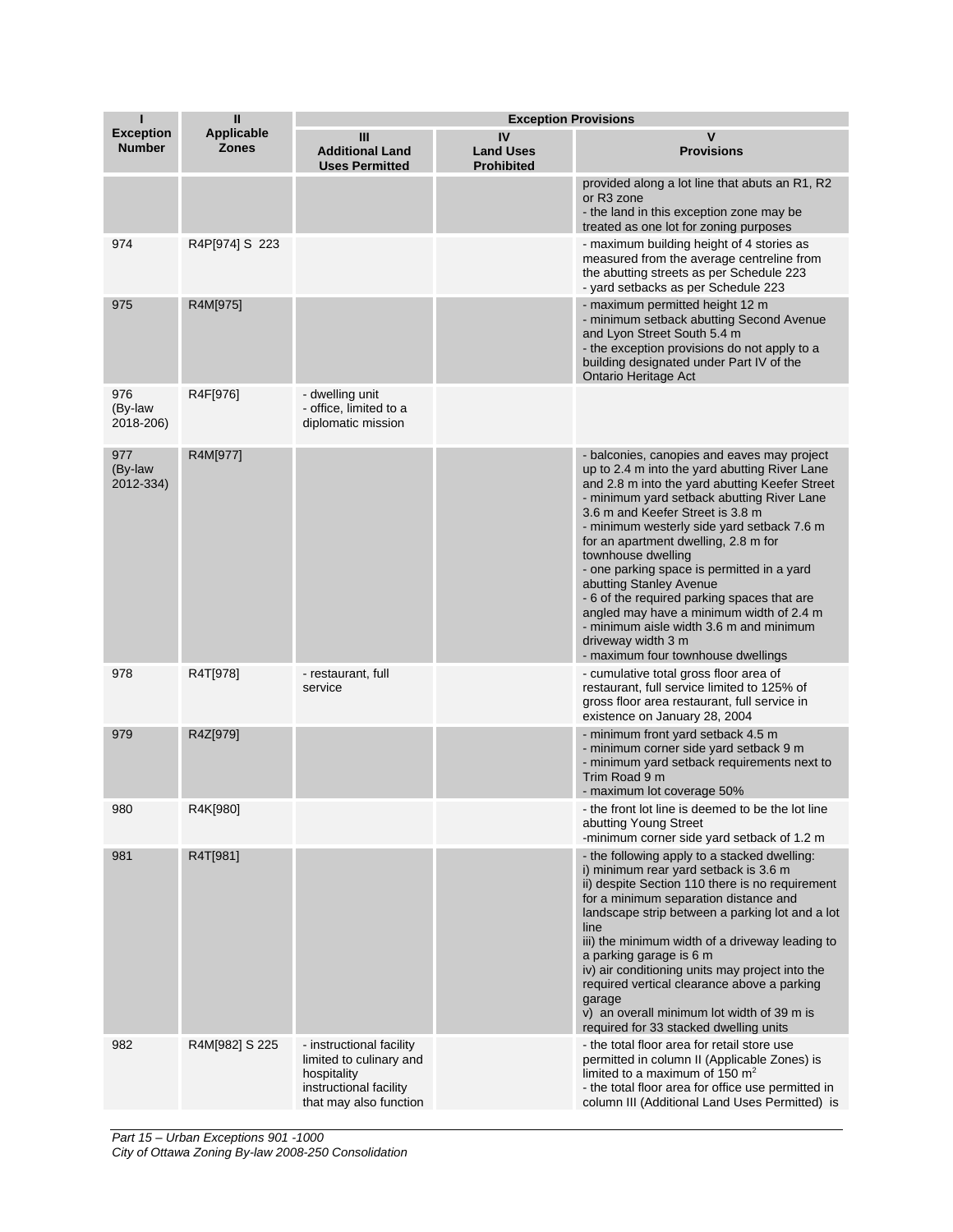| П                                 | $\mathbf{I}$<br>Applicable<br><b>Zones</b> | <b>Exception Provisions</b>                                                                                                                                                                                                                                                                                                                                                                                                                                                                                                                                                                                                                                                                                                                                   |                                             |                                                                                                                                                                                                                                                                                                                                                                                                                                                                                                                                                                                                                                                                                                                                                                                                                                                                                                                                                          |  |
|-----------------------------------|--------------------------------------------|---------------------------------------------------------------------------------------------------------------------------------------------------------------------------------------------------------------------------------------------------------------------------------------------------------------------------------------------------------------------------------------------------------------------------------------------------------------------------------------------------------------------------------------------------------------------------------------------------------------------------------------------------------------------------------------------------------------------------------------------------------------|---------------------------------------------|----------------------------------------------------------------------------------------------------------------------------------------------------------------------------------------------------------------------------------------------------------------------------------------------------------------------------------------------------------------------------------------------------------------------------------------------------------------------------------------------------------------------------------------------------------------------------------------------------------------------------------------------------------------------------------------------------------------------------------------------------------------------------------------------------------------------------------------------------------------------------------------------------------------------------------------------------------|--|
| <b>Exception</b><br><b>Number</b> |                                            | Ш<br><b>Additional Land</b><br><b>Uses Permitted</b>                                                                                                                                                                                                                                                                                                                                                                                                                                                                                                                                                                                                                                                                                                          | IV<br><b>Land Uses</b><br><b>Prohibited</b> | v<br><b>Provisions</b>                                                                                                                                                                                                                                                                                                                                                                                                                                                                                                                                                                                                                                                                                                                                                                                                                                                                                                                                   |  |
|                                   |                                            | in whole or part as:<br>i) a post-secondary<br>educational institution<br>either on its own or in<br>association with<br>another post-<br>secondary<br>educational institution,<br>and/or<br>ii) a training centre;<br>- dwelling unit<br>- retail store limited to<br>a boutique selling<br>culinary and related<br>items<br>- office associated<br>with the culinary and<br>hospitality industries<br>and also including any<br>association, group or<br>organization related<br>thereto<br>- the following uses<br>are permitted<br>provided they are<br>operated in<br>association with and<br>as part of a culinary<br>and hospitality<br>instructional facility:<br><i>i</i> ) restaurant full<br>service<br>ii) catering<br>establishment<br>iii) club |                                             | limited to a maximum of 478 $m2$<br>- dwelling units are required on floors 3, 4 and<br>5 of any new building or addition<br>- the yard requirements of the R4M zone apply<br>except as amended in Schedule 225<br>- the maximum height limit is 11 m except as<br>indicated for areas A, B, C and D on Schedule<br>225<br>- Section 60 does not apply to a new building<br>for a culinary and hospitality instructional<br>facility                                                                                                                                                                                                                                                                                                                                                                                                                                                                                                                     |  |
| 983<br>(By-law<br>2014-292)       | R4N[983] S 145                             | - catering<br>establishment<br>- dwelling units<br>- apartment dwelling,<br>mid rise<br>- apartment dwelling,<br>high rise<br>- medical facility<br>- office<br>- restaurant                                                                                                                                                                                                                                                                                                                                                                                                                                                                                                                                                                                  |                                             | - where residential and non-residential uses<br>are located in the same building, non-<br>residential uses are restricted to the ground<br>floor<br>- for buildings containing non-residential uses:<br>i) no minimum front yard setback required<br>ii) minimum side yard setback of 3 m required<br>abutting a I1, I2, EP3 or residential zone<br>- other cases, no side yard setback required<br>- minimum rear yard setback of 6 m<br>- maximum building height for buildings<br>containing residential uses, as shown on<br>Schedule 145<br>- other cases, maximum height of 11 m<br>- the permitted uses located on the eighth<br>storey of a building containing residential uses<br>are limited to the amenity area and<br>mechanical penthouse<br>- required loading space permitted to project<br>1.8 m into the required 3 m wide landscaped<br>area between lands zoned R4N [983] and<br>abutting R4G lands<br>- minimum 25% landscaped area |  |
| 984                               | Reserved for<br><b>Future Use</b>          |                                                                                                                                                                                                                                                                                                                                                                                                                                                                                                                                                                                                                                                                                                                                                               |                                             |                                                                                                                                                                                                                                                                                                                                                                                                                                                                                                                                                                                                                                                                                                                                                                                                                                                                                                                                                          |  |
| 985<br>(By-law<br>2014-292)       | R4N[985] S 226                             |                                                                                                                                                                                                                                                                                                                                                                                                                                                                                                                                                                                                                                                                                                                                                               |                                             | - minimum required yard setbacks as per<br>Schedule 226<br>- minimum parking rate for apartment dwelling,<br>mid rise, apartment dwelling, high rise,                                                                                                                                                                                                                                                                                                                                                                                                                                                                                                                                                                                                                                                                                                                                                                                                    |  |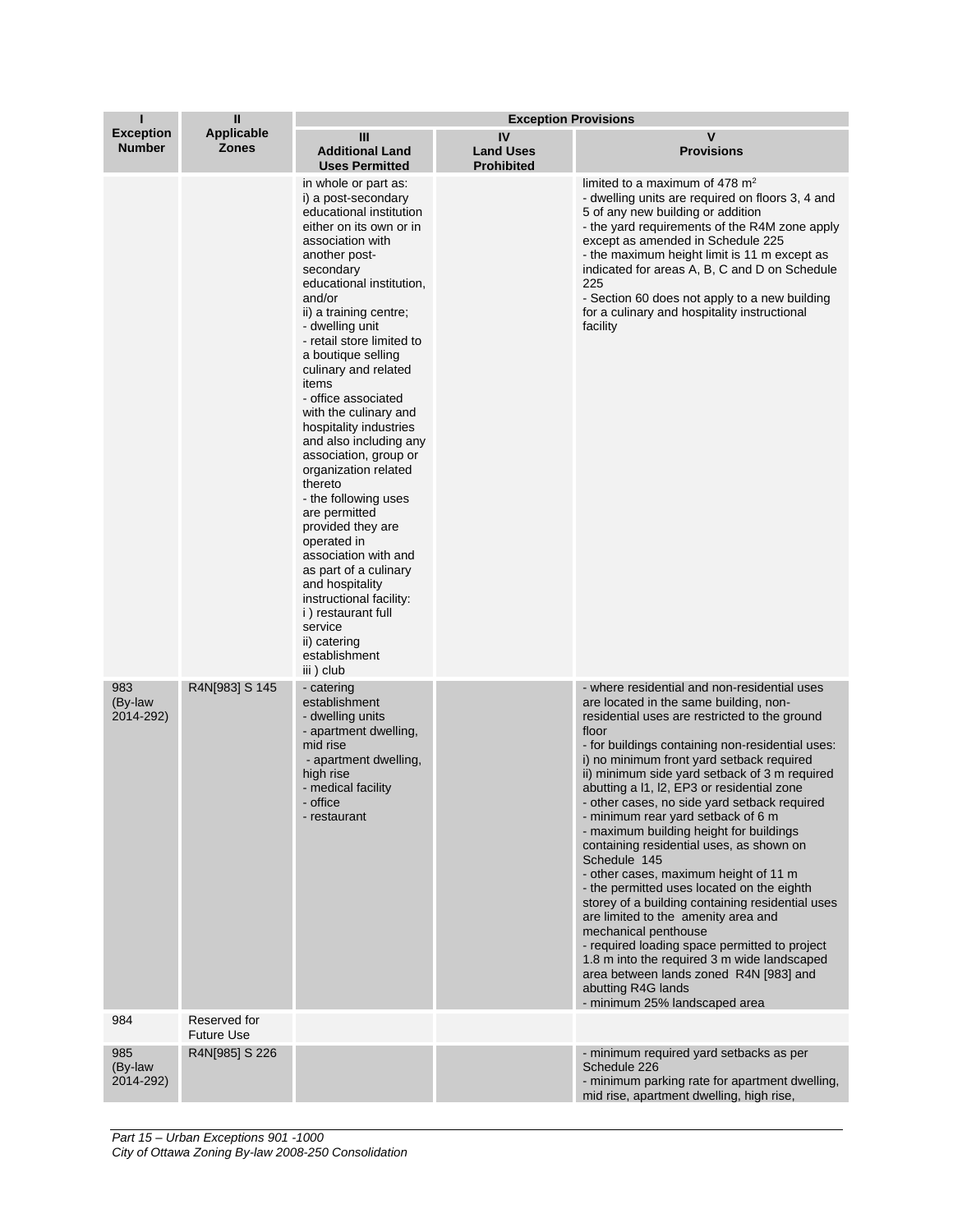| П                                 | $\mathbf{I}$                      | <b>Exception Provisions</b>                          |                                             |                                                                                                                                                                                                                                                                                                                                                                                                                                                                                                                                                                                                                                           |
|-----------------------------------|-----------------------------------|------------------------------------------------------|---------------------------------------------|-------------------------------------------------------------------------------------------------------------------------------------------------------------------------------------------------------------------------------------------------------------------------------------------------------------------------------------------------------------------------------------------------------------------------------------------------------------------------------------------------------------------------------------------------------------------------------------------------------------------------------------------|
| <b>Exception</b><br><b>Number</b> | <b>Applicable</b><br><b>Zones</b> | Ш<br><b>Additional Land</b><br><b>Uses Permitted</b> | IV<br><b>Land Uses</b><br><b>Prohibited</b> | v<br><b>Provisions</b>                                                                                                                                                                                                                                                                                                                                                                                                                                                                                                                                                                                                                    |
|                                   |                                   |                                                      |                                             | apartment dwelling, low-rise and stacked<br>dwelling is 0.75 spaces per unit<br>- all of the lands zoned R4N[985] S 226 are<br>considered to be one lot for zoning purposes                                                                                                                                                                                                                                                                                                                                                                                                                                                               |
| 986                               | R5F[986]<br>H(36)                 |                                                      |                                             | - minimum driveway width 3.6 m<br>- maximum building height as per Schedule 70<br>- minimum side yard setback is 4 m<br>- yard setback requirements of the R5F<br>subzone do not apply to buildings containing<br>non-residential uses<br>- despite the required side and rear yard<br>setback provisions, the wall of a parking<br>garage, up to a height of 1.6 m, may have a<br>setback of 0 m<br>- ground floor retail uses are limited to<br>professional offices<br>- for the portion of the building over 36 metres,<br>the minimum yard setbacks are:<br>front yard $-4$ metres<br>side yard $-9$ metres<br>rear yard - 11 metres |
| 987                               | R4L[987]                          |                                                      |                                             | - minimum corner side yard setback of 3.1 m<br>- minimum interior side yard setback 1.2 m<br>- minimum width for an aisle for a parking<br>space having an angle of 75 to 90 degrees is<br>6 m<br>- a stacked dwelling is not permitted within 28<br>m of Edgeworth Avenue<br>- maximum number of dwelling units is 22<br>- there shall be a minimum of 25 outdoor<br>parking spaces, of which 3 spaces shall be for<br>visitor parking<br>- Section 131 $(4)$ , $(5)$ , and $(6)$ do not apply<br>[OMB Order No. 2129, Issued August 15,<br>2005]                                                                                        |
| 988                               | Reserved for<br><b>Future Use</b> |                                                      |                                             |                                                                                                                                                                                                                                                                                                                                                                                                                                                                                                                                                                                                                                           |
| 989                               | TM1[989]                          |                                                      |                                             | - required parking may be provided off site on<br>the abutting lands to the east zoned R5G[990]<br>H(32)<br>- minimum rear yard setback: 1 m<br>- no parking is required for the place of<br>worship located at 138 Somerset Street West<br>-despite Section 54, restaurant, full-service<br>means a restaurant that sells, serves and<br>prepares on-site food and beverages to<br>patrons seated at tables, for consumption on<br>the premises.                                                                                                                                                                                         |
| 990<br>(By-law<br>2021-218)       | R5G[990] H(32)                    | - parking lot                                        |                                             | - minimum front yard setback of 3 m<br>(Somerset Street)<br>- minimum interior side yard setback of 0 m<br>- minimum rear yard setback of 6 m<br>- a rear yard setback of 0 m for a parking<br>garage only and the maximum permitted<br>height above grade for a parking garage<br>cannot exceed 1 m<br>- maximum building height of 32 m<br>- minimum driveway width and aisle width of<br>5.8 <sub>m</sub><br>- no loading space is required<br>- minimum indoor amenity space of 35 $m2$<br>-maximum number of public parking spaces is<br>42<br>- the width of a parking space adjacent to a                                          |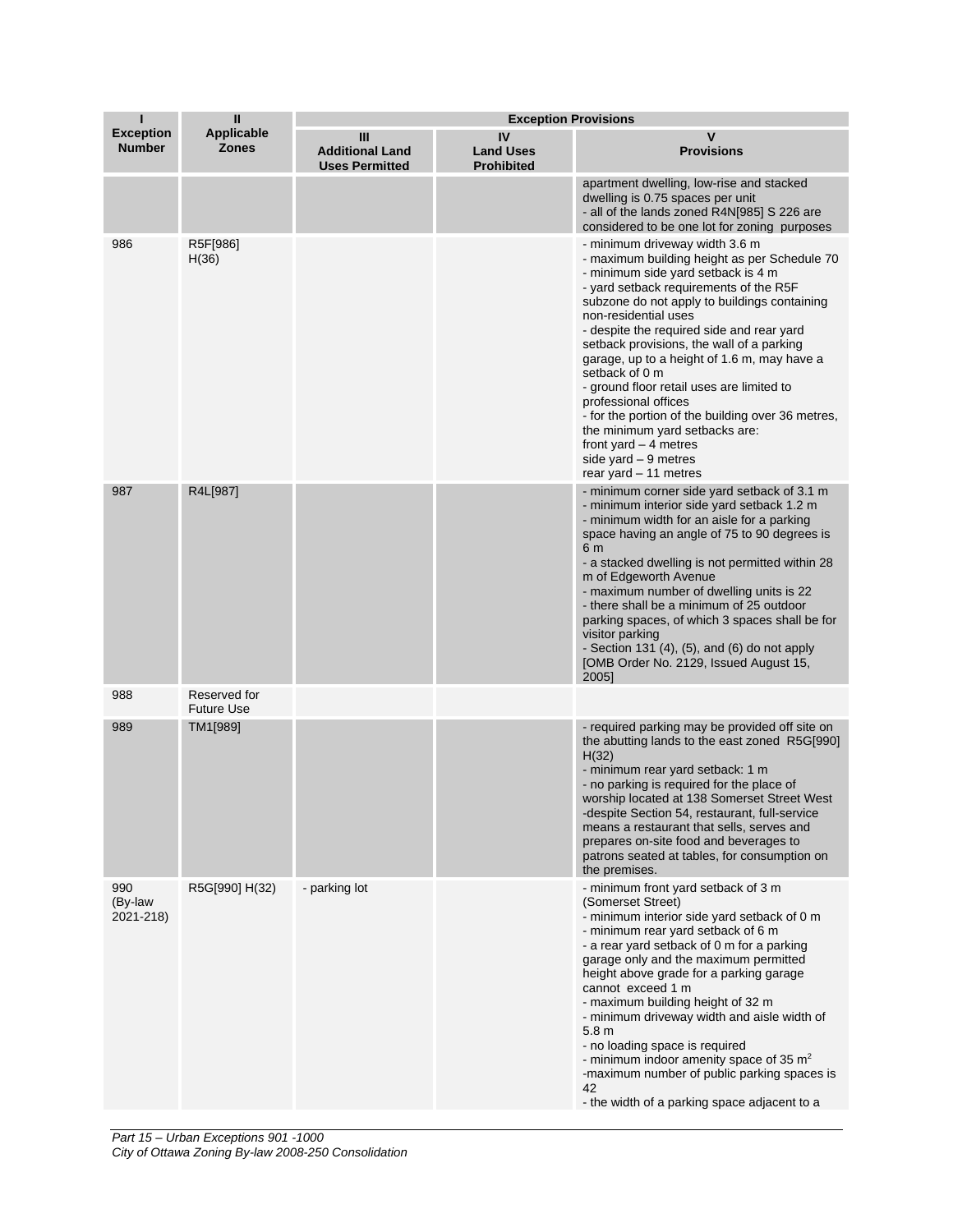| п                                                                           | $\mathbf{I}$                      | <b>Exception Provisions</b>                          |                                                                                                         |                                                                                                                                                                                                                                                                                                                                                                                                                                                                                                                                                                                                                                                                                                                                                                                                                                                                                                                                                                                                                                                                                                                                                                                                                                                                                                                                                                     |  |
|-----------------------------------------------------------------------------|-----------------------------------|------------------------------------------------------|---------------------------------------------------------------------------------------------------------|---------------------------------------------------------------------------------------------------------------------------------------------------------------------------------------------------------------------------------------------------------------------------------------------------------------------------------------------------------------------------------------------------------------------------------------------------------------------------------------------------------------------------------------------------------------------------------------------------------------------------------------------------------------------------------------------------------------------------------------------------------------------------------------------------------------------------------------------------------------------------------------------------------------------------------------------------------------------------------------------------------------------------------------------------------------------------------------------------------------------------------------------------------------------------------------------------------------------------------------------------------------------------------------------------------------------------------------------------------------------|--|
| <b>Exception</b><br><b>Number</b>                                           | <b>Applicable</b><br><b>Zones</b> | Ш<br><b>Additional Land</b><br><b>Uses Permitted</b> | IV<br><b>Land Uses</b><br><b>Prohibited</b>                                                             | V<br><b>Provisions</b>                                                                                                                                                                                                                                                                                                                                                                                                                                                                                                                                                                                                                                                                                                                                                                                                                                                                                                                                                                                                                                                                                                                                                                                                                                                                                                                                              |  |
|                                                                             |                                   |                                                      |                                                                                                         | reserved parking space for the physically<br>disabled may be reduced to 2.1 m<br>- despite Section 106(3)(c), parking spaces<br>that are reduced in size may be located<br>adjacent to a column or other structure                                                                                                                                                                                                                                                                                                                                                                                                                                                                                                                                                                                                                                                                                                                                                                                                                                                                                                                                                                                                                                                                                                                                                  |  |
| 991                                                                         | R5M[991] H(37)                    | - place of assembly<br>limited to a club             |                                                                                                         |                                                                                                                                                                                                                                                                                                                                                                                                                                                                                                                                                                                                                                                                                                                                                                                                                                                                                                                                                                                                                                                                                                                                                                                                                                                                                                                                                                     |  |
| 992<br>(By-law<br>2012-334)<br>(By-law<br>2011-151)<br>(By-law<br>2010-231) | GM[992]                           | - amusement centre<br>- bar<br>- hotel               | - funeral home<br>- townhouse dwelling<br>- place of worship<br>- recreational and<br>athletic facility | - retail food store limited to a maximum gross<br>floor area of 1393 square metres<br>- retail store for furniture and appliance sales<br>limited to a maximum gross floor area of 650<br>square metres<br>- dwelling units are permitted provided they<br>are located in a building where more than 50<br>per cent of the ground floor area is occupied<br>by permitted non-residential uses<br>- the front lot line is deemed to be the lot line<br>abutting Romina Street<br>-maximum front yard setback - 3 metres;<br>however, once 30 per cent of the width of the<br>lot is occupied by buildings with ground level<br>walls and active entrances within the front<br>yard the maximum front yard requirement no<br>longer applies<br>- minimum rear yard setback - 0 metres<br>- maximum setback provision only apply along<br>Eagleson Road<br>- these lands are considered one lot for zoning<br>purposes                                                                                                                                                                                                                                                                                                                                                                                                                                                 |  |
| 993                                                                         | R2A[993]                          |                                                      |                                                                                                         | - maximum number of dwelling units 5<br>- these uses and the corresponding zoning<br>provisions are permitted for a maximum period<br>of three years up to May 25, 2008<br>- minimum front yard setback:<br>i) building, main and accessory structure 3 m<br>ii) attached garage 3.7 m<br>iii) where access to a lot is provided by a<br>street with sidewalks provided under the<br>requirements of the plan of subdivision or<br>building permit, the front yard will be<br>measured from the garage to the nearest edge<br>of the sidewalk, for a minimum setback of 6 m<br>from the sidewalk<br>- minimum exterior side yard setback 2.5 m,<br>minimum lateral separation distances between<br>dwellings, single detached buildings, buildings<br>and structures 1.2 m<br>- maximum lot coverage 688 m <sup>2</sup> , the<br>measurement of lot coverage will include any<br>enclosed projections supported by full<br>basement foundations; a temporary sales<br>office will not be included in the calculation of<br>lot coverage<br>- provisions for sales office related to<br>surrounding residential development:<br>i) minimum front yard setback, building: 3 m<br>ii) minimum front yard setback, accessory<br>structures 3 m<br>iii) minimum rear yard setback 31m<br>iv) minimum corner side yard setback 2.5 m<br>- encroachments in minimum yards: |  |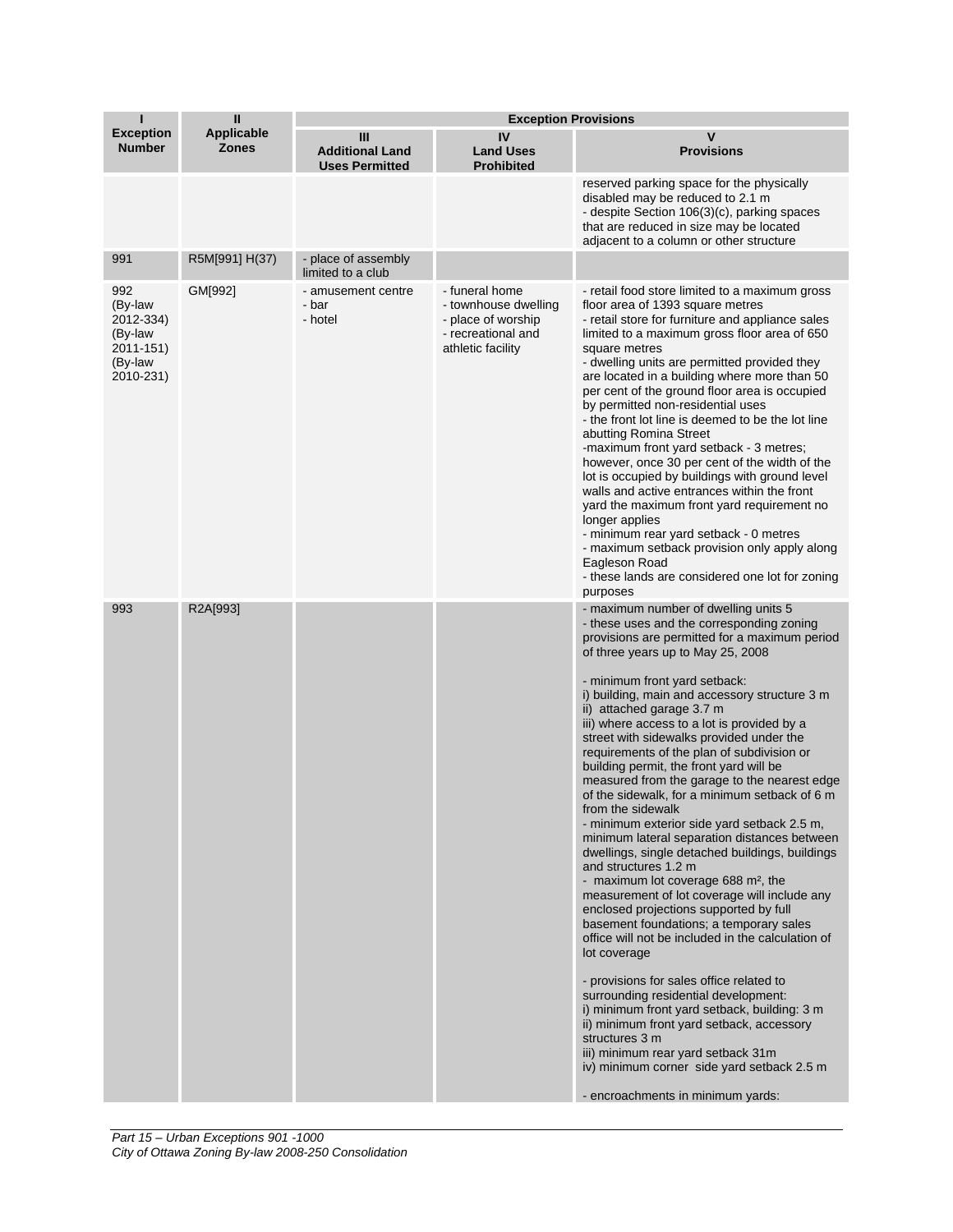| П                                 | Ш                                 | <b>Exception Provisions</b>                          |                                             |                                                                                                                                                                                                                                                                                                                                                                                                                                                                                                                                                                                                                                                                                                                                                                                                                                                                                                                                                                                                                                                                                                                                                                                                                                                                                |
|-----------------------------------|-----------------------------------|------------------------------------------------------|---------------------------------------------|--------------------------------------------------------------------------------------------------------------------------------------------------------------------------------------------------------------------------------------------------------------------------------------------------------------------------------------------------------------------------------------------------------------------------------------------------------------------------------------------------------------------------------------------------------------------------------------------------------------------------------------------------------------------------------------------------------------------------------------------------------------------------------------------------------------------------------------------------------------------------------------------------------------------------------------------------------------------------------------------------------------------------------------------------------------------------------------------------------------------------------------------------------------------------------------------------------------------------------------------------------------------------------|
| <b>Exception</b><br><b>Number</b> | <b>Applicable</b><br><b>Zones</b> | Ш<br><b>Additional Land</b><br><b>Uses Permitted</b> | IV<br><b>Land Uses</b><br><b>Prohibited</b> | v<br><b>Provisions</b>                                                                                                                                                                                                                                                                                                                                                                                                                                                                                                                                                                                                                                                                                                                                                                                                                                                                                                                                                                                                                                                                                                                                                                                                                                                         |
|                                   |                                   |                                                      |                                             | i) for open, roofed porches not exceeding one<br>storey in height: maximum projection<br>permitted in front and exterior yard 2.3 m, with<br>0.6 m minimum required setback from the<br>nearest property line<br>ii) for sill, belt course, cornices, eaves, gutters<br>or pilasters: maximum projection permitted in<br>all yards 0.6 m, with 0.3 m minimum required<br>setback from the nearest property line or 0.9<br>minimum required setback from the nearest<br>dwelling whichever is greatest<br>iii) for chimneys: maximum projection<br>permitted in all yards 1 m, with 0.3 m minimum<br>required setback from the nearest property<br>line or 0.9 minimum required setback from the<br>nearest dwelling whichever is greatest<br>iv) for window bays: maximum projection<br>permitted in front, rear and exterior side yard<br>only 1 m<br>v) for underground structure: maximum<br>projection permitted in all yards 0.3 m<br>minimum required setback from the nearest<br>property line, or 0.9 m from the nearest<br>dwelling<br>vi) for balconies on detached, semi-detached<br>and duplex dwellings: maximum projection<br>permitted in front and rear yards only 2.3 m<br>- parking space in case of garage:<br>minimum width 2.6 m<br>minimum length: 5.2 m |
| 994                               | R2O[994]                          |                                                      |                                             | - minimum interior side yard setback: main<br>building 1.2 m on each side                                                                                                                                                                                                                                                                                                                                                                                                                                                                                                                                                                                                                                                                                                                                                                                                                                                                                                                                                                                                                                                                                                                                                                                                      |
| 995                               | R2O[995]                          |                                                      |                                             | - minimum lot width 15 m<br>- minimum lot area 450 $m2$                                                                                                                                                                                                                                                                                                                                                                                                                                                                                                                                                                                                                                                                                                                                                                                                                                                                                                                                                                                                                                                                                                                                                                                                                        |
| 996                               | R3XX[996]                         |                                                      | -detached dwelling                          | - minimum lot area 230 m <sup>2</sup> per dwelling unit<br>- minimum lot width 15 m<br>- maximum density 35 units per hectare<br>- minimum front yard setback: 9 m<br>- minimum corner side yard setback 9 m<br>- minimum interior side yard setback 6 m<br>- minimum rear yard setback 10 m<br>- minimum distance between buildings<br>i) between the front and/or rear walls of<br>adjacent buildings 15 m<br>ii) between end walls of adjacent buildings 3m<br>- minimum dwelling unit area 65 m <sup>2</sup><br>- minimum landscaped open space 30%<br>- maximum lot coverage main building: 40%<br>- maximum building height of accessory use 4<br>m<br>- maximum dwellings per lot no maximum<br>provided all other provisions of this section are<br>complied with<br>- a children's play area must be provided<br>where more than ten dwelling units are located<br>within this zone in accordance with the<br>following provisions:<br>i) minimum area: 4% of the area of the lot<br>ii) not closer than 8 m from a ground floor<br>habitable room window<br>iii) not closer than 15 m from any street line                                                                                                                                                           |
| 997                               | R3XX[997]                         |                                                      | - detached dwelling                         | - maximum lot coverage, building, main: 55%<br>-maximum building height:                                                                                                                                                                                                                                                                                                                                                                                                                                                                                                                                                                                                                                                                                                                                                                                                                                                                                                                                                                                                                                                                                                                                                                                                       |